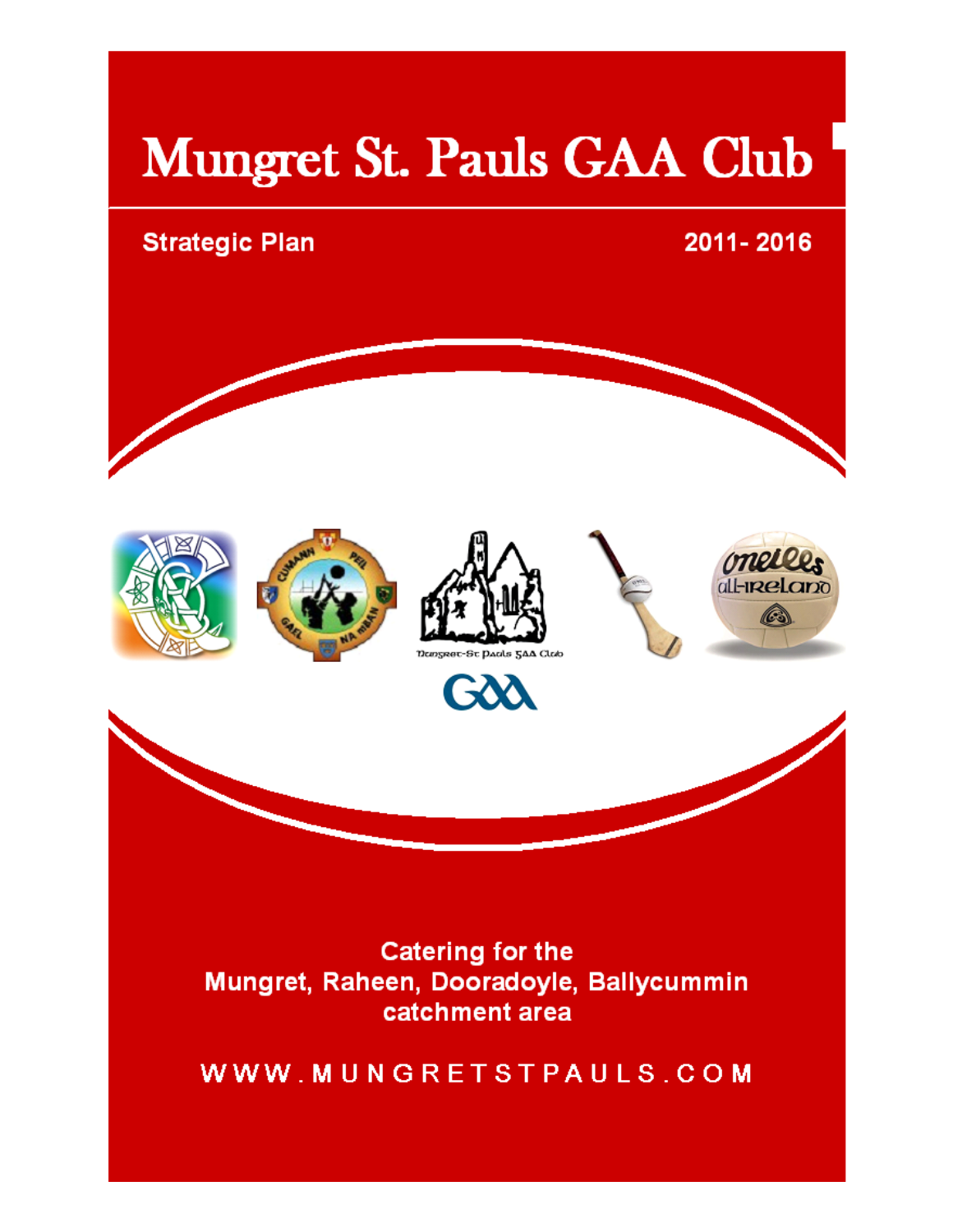



### **Contents**

| Page 6Message from Juvenile Club and Camogie Club Chairpersons |  |
|----------------------------------------------------------------|--|
|                                                                |  |
|                                                                |  |
|                                                                |  |
|                                                                |  |
|                                                                |  |
|                                                                |  |
|                                                                |  |
|                                                                |  |
|                                                                |  |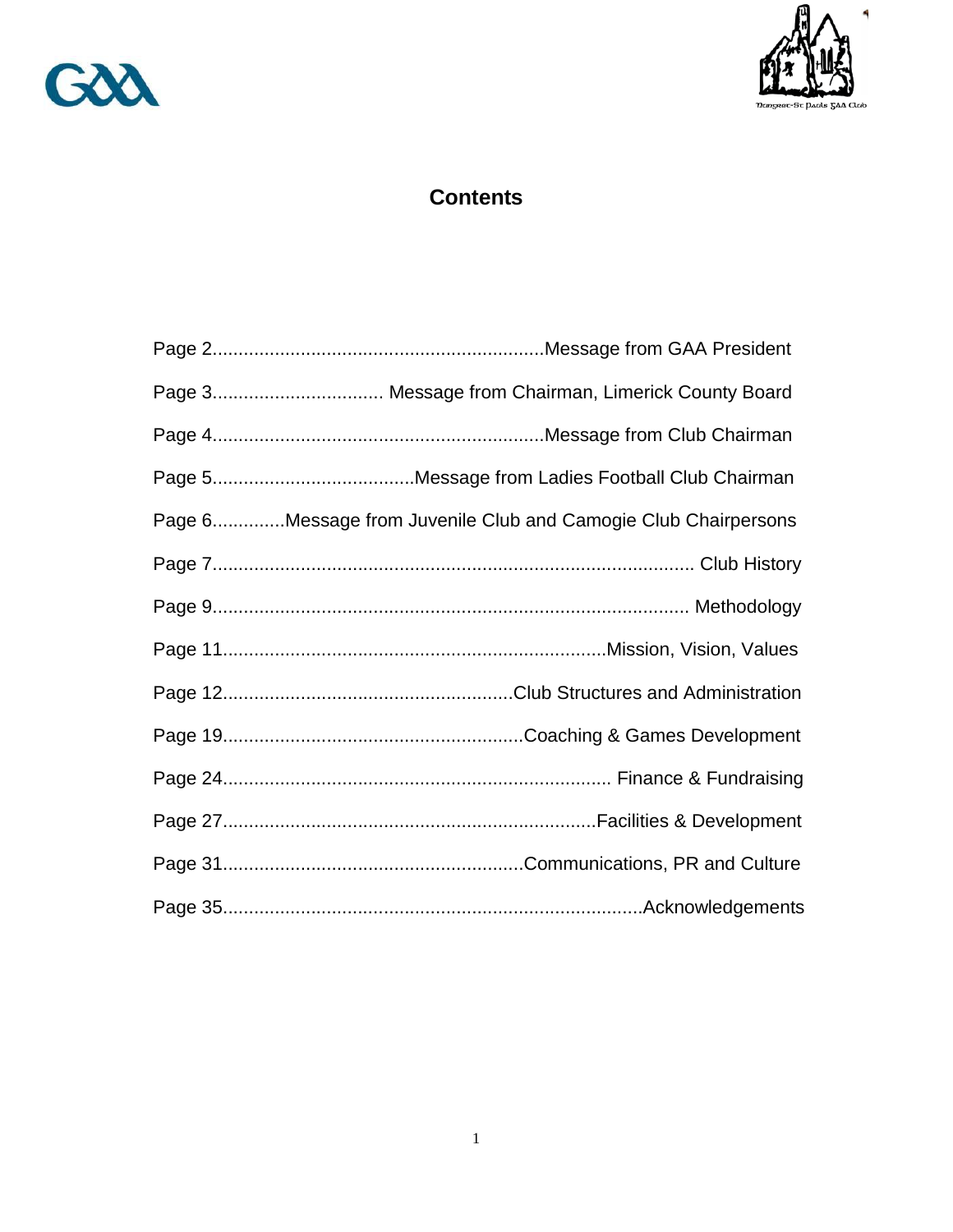



### **Message from Christy Cooney, Uachtarán , Cumann Lúthchleas Gael**

Is cúis mhór áthais dom na focail seo a leanas a scríobh ar ócaíd óllmhór do baill, imreoirí agus oifigí Cumann Mungarait Naomh Pól Co. Luimnigh. These are exciting times for everyone associated with Mungret St Paul's GAA Club and the publication of the club's Five Year Programme clearly marks out where the club wants to go, and how it plans to get there.

There has never been a shortage of passion or ambition associated with our Association and our games but plans such as this are crucial if this goodwill and energy is to be properly harnessed. At central level we produced our own roadmap three years ago with the production of the National Strategy and I am glad to say that this was mirrored by Counties and Provinces across the island and indeed by some of our overseas units in the intervening period. Crucially, this trend did not stop at county level and I am glad to acknowledge the work of a large number of our club units – our most important units – in following suit.

Mungret St Paul"s GAA Club truly reflects the community that hosts it in that it caters for football, hurling, ladies football and camogie. Since it's reformation in 1929 the club has carved out a special niche for itself in Limerick's stable of clubs and it plays an important role in the promotion of our games in what is a huge catchment area in an important urban base for us. While hurling and football have long been established in this part of Limerick the additions of Ladies football (1991) and more recently Camogie, have added another dimension to the club's activity. The role of so many of the club's players in recent Limerick Ladies football successes underlines this.

Of course providing facilities for so many teams brings with it challenges most notably the development of facilities and your club has not been found wanting in meeting these challenges in years past, firstly with the acquisition of land in 1983 and the subsequent development of pitches and a hall that is central to life in your parish.

The success of your top performers in the green of Limerick serves as an inspiration to those who will represent the club next and the ambassadorial role played by so many of these figures down through the years should not be underestimated. It is a rich tapestry such as the one you are lucky to be able to boast of that makes your club so attractive and appealing to the youth of the area and to the schools who oversee excellent work in the promotion of Gaelic Games.

I commend everyone who had a part and the vision to see the very real need for a plan such as this. However, this is the start of the journey, not the end. I wish your club every success in its roll out and have no doubt that its implementation in the months and years ahead will leave your club in a stronger position ready to serve future generations. Ar aghaidh len ár gcluichí,

Cuana

\_\_\_\_\_\_\_\_\_\_\_\_\_\_\_\_\_\_\_\_\_\_\_\_\_\_\_\_\_\_\_\_\_\_\_\_\_\_ Uachtarán Cumann Lúthchleas Gael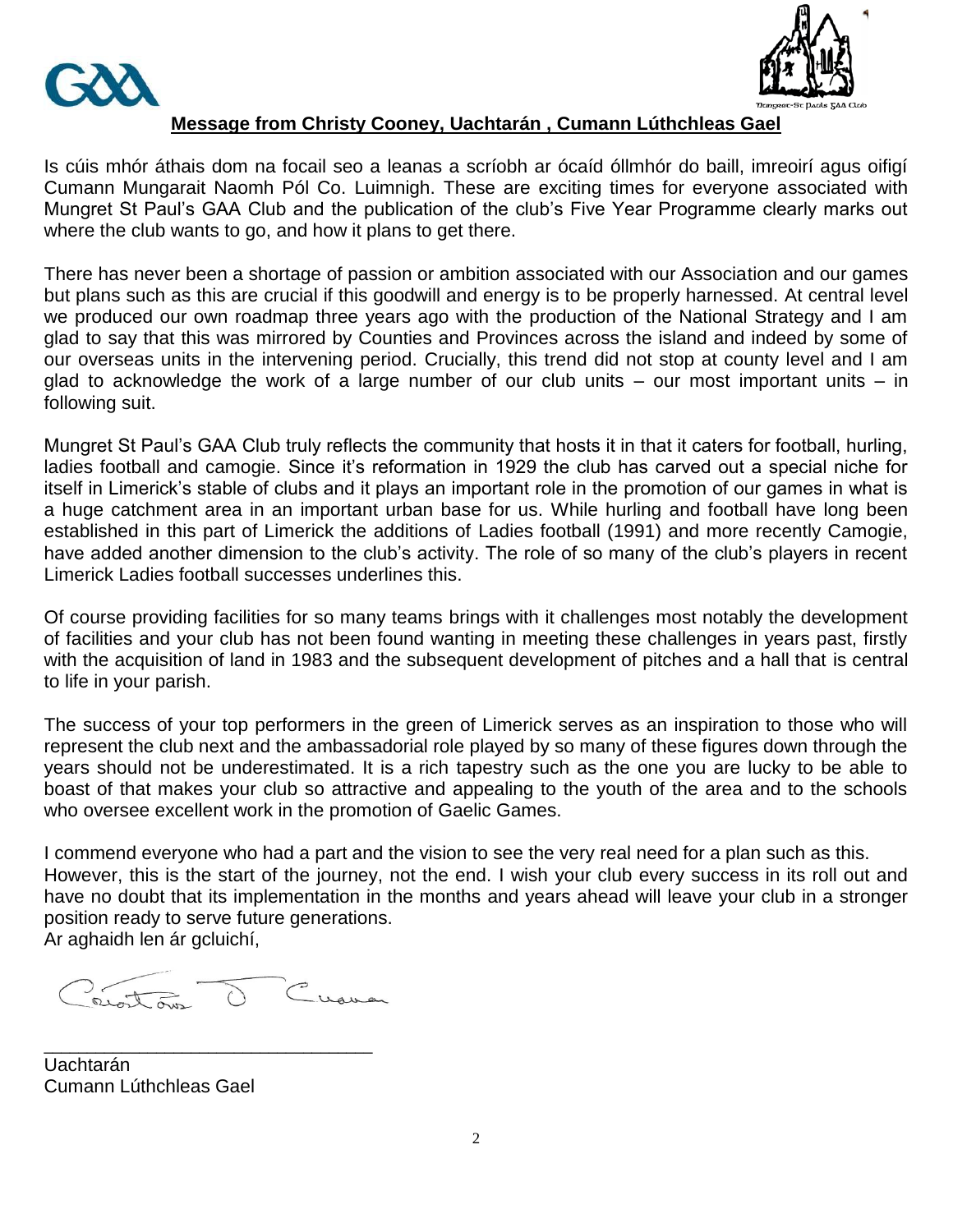



### **Message from Liam Lenihan, Chairman Limerick Co Board GAA**

To achieve our goals it is vital that we first acknowledge them and then plan how best we can achieve them. This is especially true for GAA Clubs at the present time with issues such as Finance, Immigration and Competition from other Sports facing many of our Clubs. Strategic planning is perhaps more important now than at any time in the Association"s history. This has been reflected at national level with the time and effort which went into developing the GAA Strategic Vision and Action plan covering the period 2009-2015.

Mungret St Pauls GAA Club are to be commended for having the vision to develop this plan and are the first in Limerick to do so. It is particularly important for them as they have strands within their Club catering for Hurling, Football, Camogie and Ladies football. We in the County Board are willing to assist all Clubs in preparing their plans and have a number of facilitators trained to assist with this work.

Clubs should tailor their plan to suit their needs focusing their attention on areas that are important to them, be they in development, fundraising, coaching and games, administrative structures or communications. It is clear from this plan that Mungret St Pauls GAA club have carefully examined their club and as a result have clear objectives for the club over the next 5 years . I commend all involved in this work and I wish Mungret St Pauls well in its implementation .

Liam O Lionacahain Cathaoirleach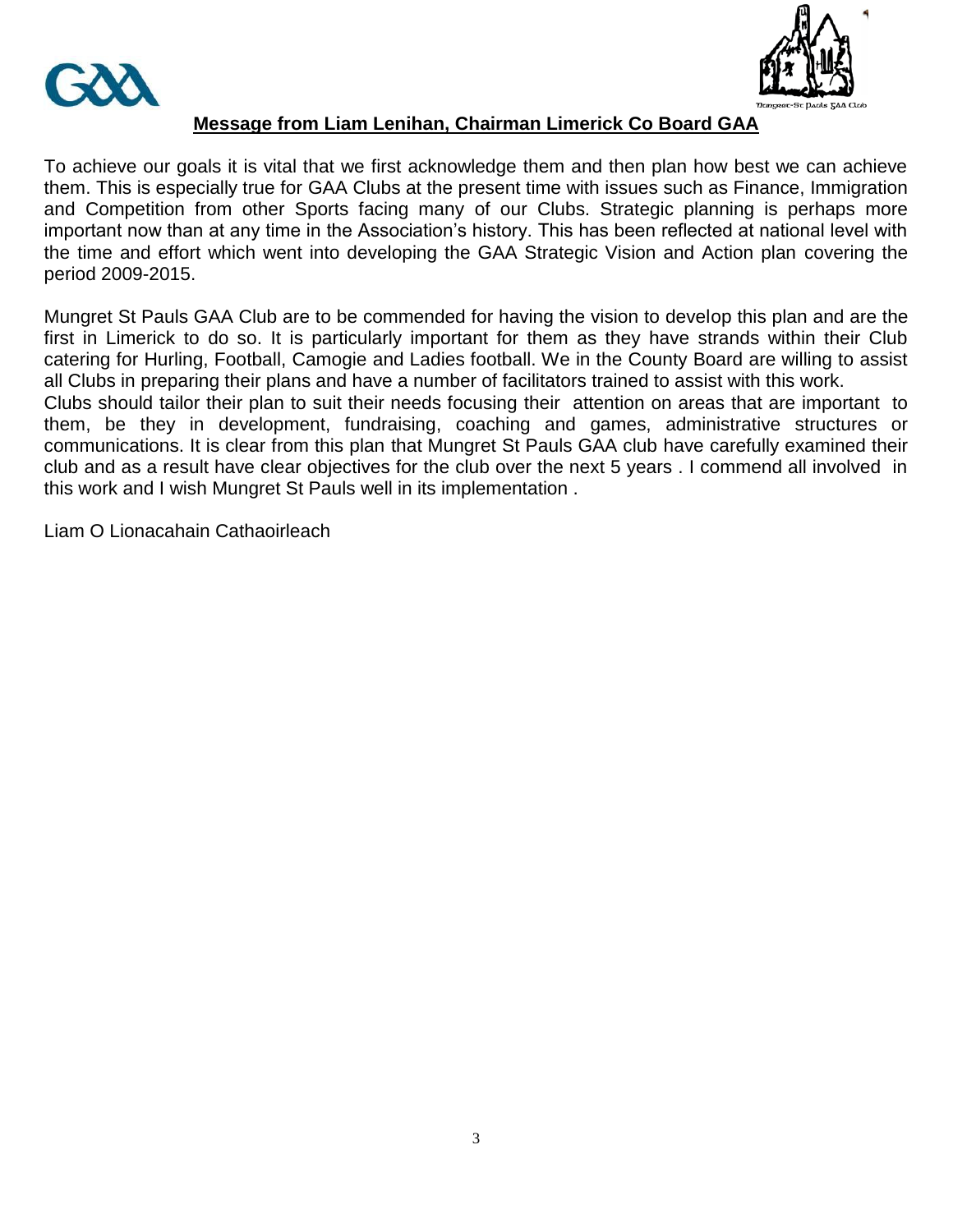



### **Message from John Furey, Chairman, Mungret St. Pauls GAA Club**

Since the G.A.A. was founded in 1884, the organisation has played a huge role in every parish in Ireland and abroad. Mungret has played its part in the development of the G.A.A. in the area since its foundation in 1929. Over the years and particularly in the last thirty years the facilities we have today have been developed and funded by our club members and the local community. The club is a much bigger club now than it was at the start of those developments and will continue to grow. Mungret is a small rural community on the outskirts of Limerick City, and while Mungret itself has not grown, the surrounding areas such as Gouldavoher and Raheen have had rapid growth.

Mungret St Paul"s club facilitates Hurling, Football, Ladies Football and Camogie. With a larger membership comes a greater use of our facilities. With more players and members, comes more teams and matches and the need for more playing facilities. Hence the need for change and the five year plan.

The main objective of our club plan is to make sure we continue to effectively serve our members, supporters and the community that sustains us. With this plan we offer a blueprint for the future of CLG Mungairit Naomh Pol and aim to address the key issues facing us over the next five years.

Our players and members are our main priority. The welfare of our young boys and girls, while in our care is of the utmost importance, and we strive to make sure that their parents have full confidence in our coaches and administrators. We encourage all parents to play a role in their child"s participation in our games. It is our club policy now to have all our coaches vetted and to strive to ensure that our coaches receive the best training available. We have a policy in place to ensure that all players get games and that no players are left on the sideline.

In order to achieve all of the above we want to ensure that all our players, members and the local community have the best facilities available to them. To ensure that this happens we have in place an able and working financial committee to ensure all the elements of the plan are achieved on attainable budgets.We will continue to make our facilities available for community events i.e. taekwondo, Irish dancing, cards and other cultural and social events, such as BBQ, Sports days etc. to bring together the local community.

Mungret St Paul"s has a very successful Senior Club, Juvenile Club, Ladies Football club and recently started a Camogie Club. However the Ladies Football and the Camogie operate as a separate club. All the clubs are pulling from the same families for players, and from the same revenue stream. Perhaps now is the opportune time to embrace the plan and to operate as one club with one focus, "to ensure that all the children are playing the game and getting enjoyment from it". Our members have worked tirelessly over the years to get us where we are. For the past few months our members have put this plan together.

I would like all our members to continue to work with this plan for the next five years, and ensure the plan is successful, and that our club continues to be to the forefront in the Gaelic Athletic Association.

Ar aghaidh linn le cheile

Sean O"Foirreidh, Cathaoirleach.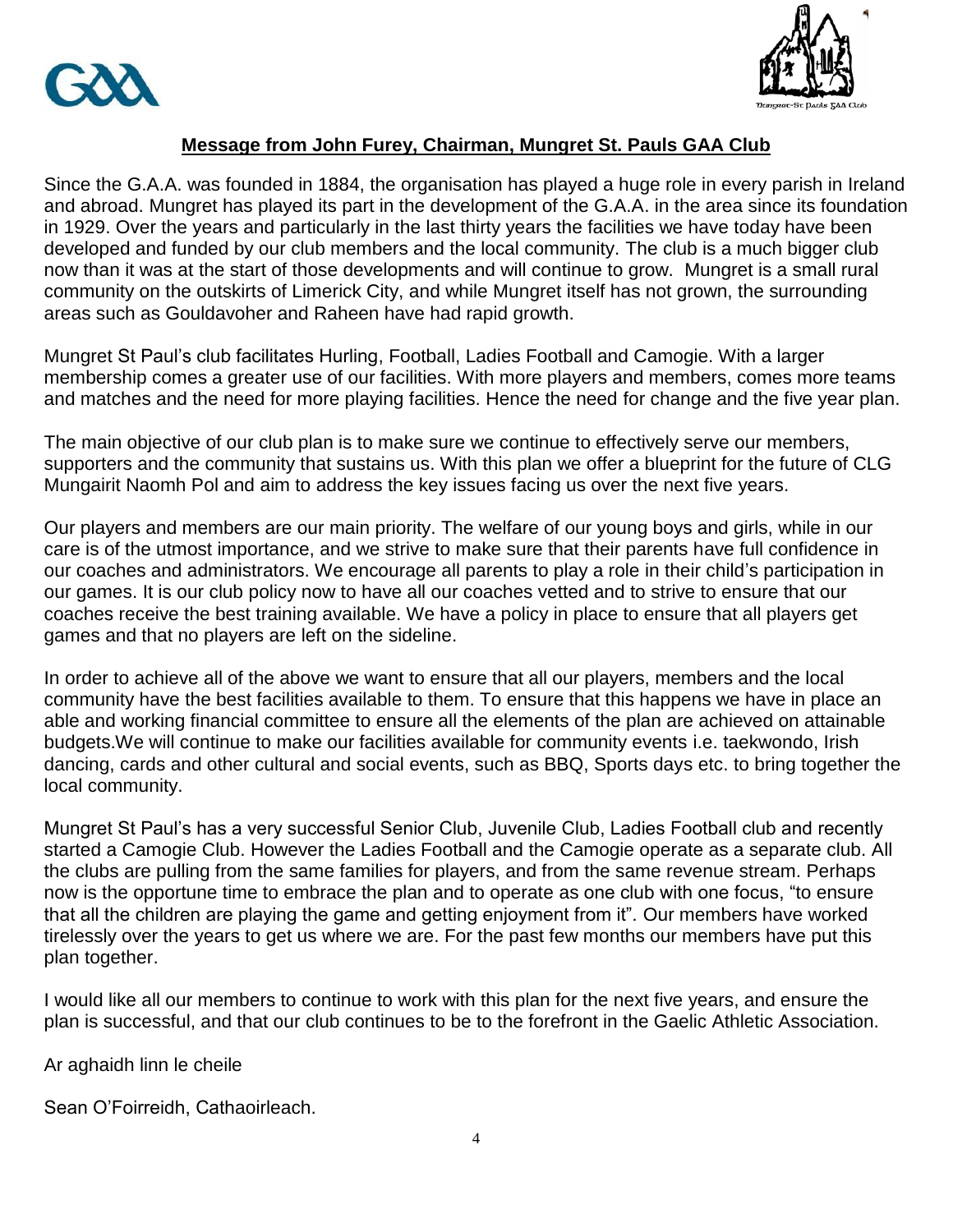



### **Message from Neil Dignam, Chairman, Mungret St.Paul's Ladies Gaelic Football Club**

### A Chairde

It is a great honour for me as chairman of Mungret St Paul"s Ladies Gaelic football club to be addressing you in our strategic plan 2011-2016

Mungret St Pauls Ladies Gaelic Football club has made an incredibly positive contribution to the wellbeing of our members in the community since its foundation. Over the years since its inception, Mungret St Pauls Ladies Gaelic Football club has given our community and parish a value which has enriched and strengthened both their identity and development. This would not have been possible but for the unwavering support of everyone in the community, volunteers, sponsors. The foundations of every strong and vibrant club is built upon the cornerstone of a supportive community to which we are very fortunate to have in abundance. I wish to thank you for your continued support and be rest assured that we are steadfast in our commitment that our club continues to be your club, a community club.

Today we face new challenges, and the club must again be active in providing positive responses to give support and guidance to our members as they play their part in making our community healthier and more sustainable places in which to live. Our numbers are growing and the need for forward planning of our future is required to ensure that we develop your club to ensure that all facets of the club and community progress and benefit from its existence.

It is for these reasons we embarked on this project to assist and contribute to the development of Mungret St Pauls 2011-2016 strategic plan and on its completion we are very content indeed to see that the future of the club as whole is mapped out clearly, ring fenced by common ideals where it sees us providing all the structures and support to see our club continue to provide opportunities to the young and old in our community, from a very young age, guide our young members to become a success in everything they take part in.

I would also like to thank all who took part in workshops, also to the focus and steering groups and all who contributed in the culmination of our strategic plan document.

I am confident as you review this document you will agree that we are embarking on the beginning of a new and very vibrant era for the club as a whole.

Is Mise le Meas

Niall O Duignam, Cathaoirleach, Cumann Peil Gael na Mban, Mungairit Naomh Pol.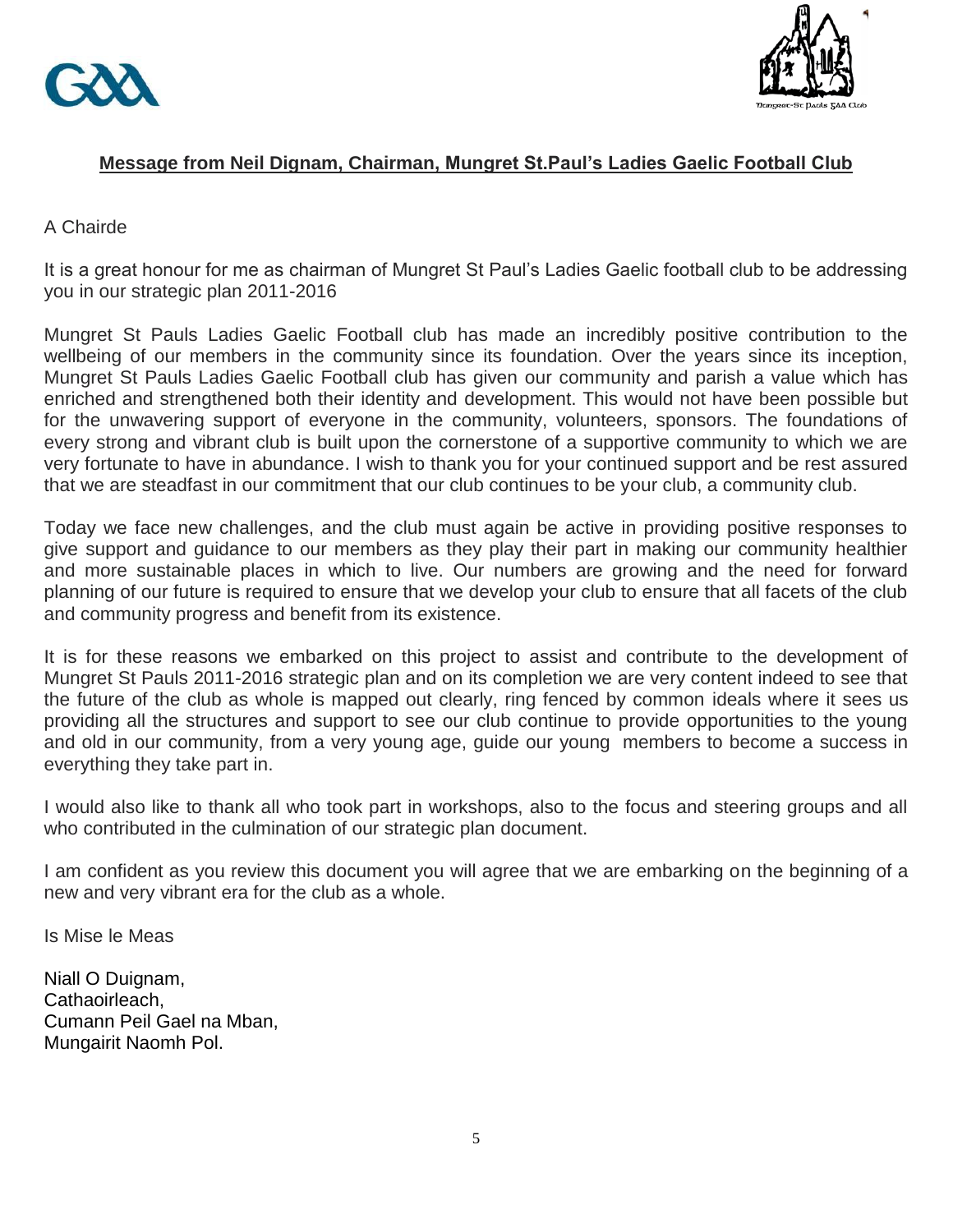



### **Message from John Beatty, Chairman, Mungret St. Pauls Juvenile Club**

I would like to express my thanks and appreciation to all coaches, committee members, parents and teachers of the schools in our community, for their contribution to the development of the club"s strategic plan. A properly structured club with the right people in the right jobs is vital. We need to ensure the workload is shared and that everyone who wants to be involved gets the chance.

I believe our club with good coaching in place will reap rewards in the senior competitions into the future. To help our club progress further in this area the club, as part of the strategic plan, has initiated a coaching and games development sub-committee. Along with strengthening coaching standards, another of it aims will be to pinpoint and address the issues facing the club in retaining young players, and identify what more we can do to ensure our youth are continually attracted to our club to play football and hurling. Most coaches get involved as they believe they can make a difference. What we as the juvenile section will aim to do is assist coaches to achieve this goal.

The juvenile section mission statement as outlined in our Child Welfare document is:

**To provide the opportunity and encouragement for each child to enjoy gaelic games in a safe positive learning environment, with the promotion of the values of fairness, mutual respect, courtesy and tolerance of others.** 

We now as a club must push to ensure the objectives of the plan are met, to deliver on the aims of coaching and games development and facilities. At a coaching seminar some years back I came across the line 'Anybody who has never made a mistake has never tried anything new', so let's try new things when it comes to coaching and promoting GAA for the children in our community.

Sean MacBhiataigh, Cathaoirleach Bord naOg, Mungairit Naomh Pol CLG,

### **Message from Teresa Fitzgerald, Chairperson, Mungret St. Pauls Camogie Club**

Mungret Camogie Club was officially founded in February 2010.The club has grown from strength to strength with an approximate membership of 100. The club caters for girls aged 6-14.Training sessions are held in the Mungret G.A.A. clubhouse pitch every Tuesday night for all ages from May to September. Our plan for the future is to play competitively in all grades and to progress to senior status. To achieve this the club is going to ensure coaching and training is provided at the highest standard. Our plan is to increase membership of the club and I welcome anyone on board to help the club to reach this goal. We are delighted to be involved in the process of formulating the Mungret St. Paul's 5 year plan.

Treasa ni Gearilt, Cathaoirleach Camogie, Mungairit Naomh Pol CLG.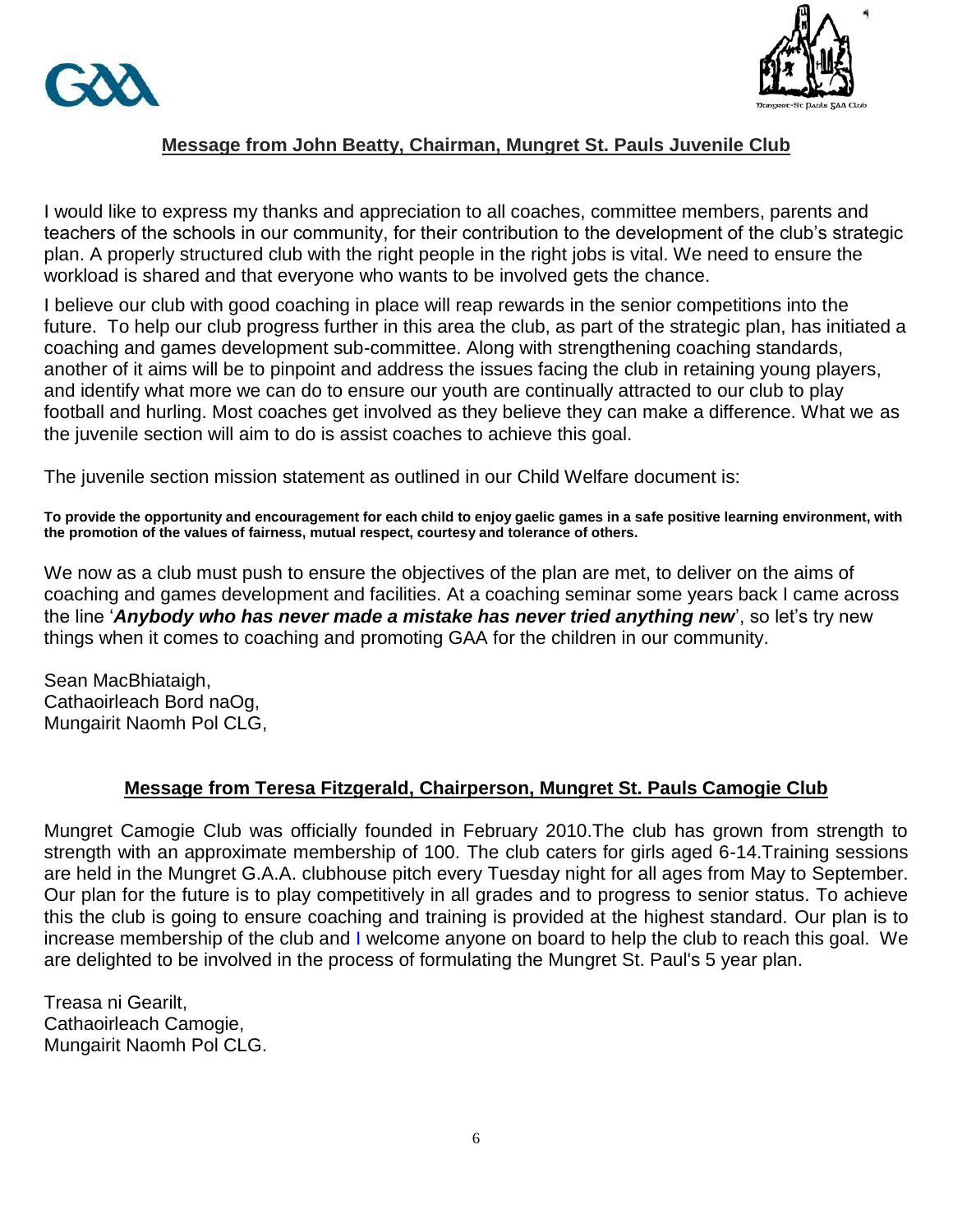



## Mungret St. Pauls GAA Strategic Plan 2011 – 2016



## CLUB HISTORY

### **Mungret St. Pauls GAA Club**

In the annals of the GAA, Mungret St Pauls, a Hurling and Football stronghold just a few minutes drive from Limerick City, has earned itself a reputation to be proud of. The Club was very much to the fore in the early days of the GAA but

Dangrec-St Daals 5AA Clab like many other clubs at that time, the "Parnell Split" took its toll on Club membership with the result the Club disbanded. Players from the Club played with neighbouring clubs before the Club was reformed in 1929, and since then it has withstood many challenges to maintain its position as one of the leading dual clubs in Limerick. Nowadays the Club caters for a huge catchment area which includes, Raheen, Mungret, Dooradoyle, Ballycummin, Cloughkeating, Ballykeeffe and Gouldavoher and which has brought with it a huge increase in population to be catered for by the Club.

### **Hurling**

In hurling the Club fields teams from U8 to Intermediate level and over the years have won County titles at U12, U18, U21, Junior and Intermediate levels. The Intermediate team competes in the Intermediate championship which is a most competitive competition, however the team is endeavoring to achieve its goal of attaining senior grade. The Club has a very strong underage section with the Club competing in the premier section of all competitions up to and including U21.

### **Football**

In football the Club fields teams from U8 to Intermediate level. While football has not been played in Mungret St.Pauls as long as Hurling nevertheless huge progress has been made over the years and this is reflected in County titles won at U12,U14, U16,U18, Junior and Intermediate level and competing in the County Senior Football Final in 2001. The Club has a very strong underage section with the club competing in the premier section of all competitions up to and including U21.

### **Camogie**

In February 2010 there was a welcome addition with the formation of a Camogie Club. The Club caters for underage players and with a very enthusiastic Committee and eager participants the Club is looking forward to the future in a very optimistic light.

### **Ladies Football**

The Ladies Football Club was reformed in 1991and since then it has been to the forefront of Ladies Football in Limerick winning County titles in all grades from U12 up to senior level. In 2008 and 2009 the U14 team represented Limerick in the National Feile Competition while in 2010 five members of the Club; Catherine Murphy, Olivia Giltenane, Martina Giltenane, Yvette Moynihan and Marie-Claire Curtin, were members of Limerick"s All-Ireland winning Ladies Junior Football team.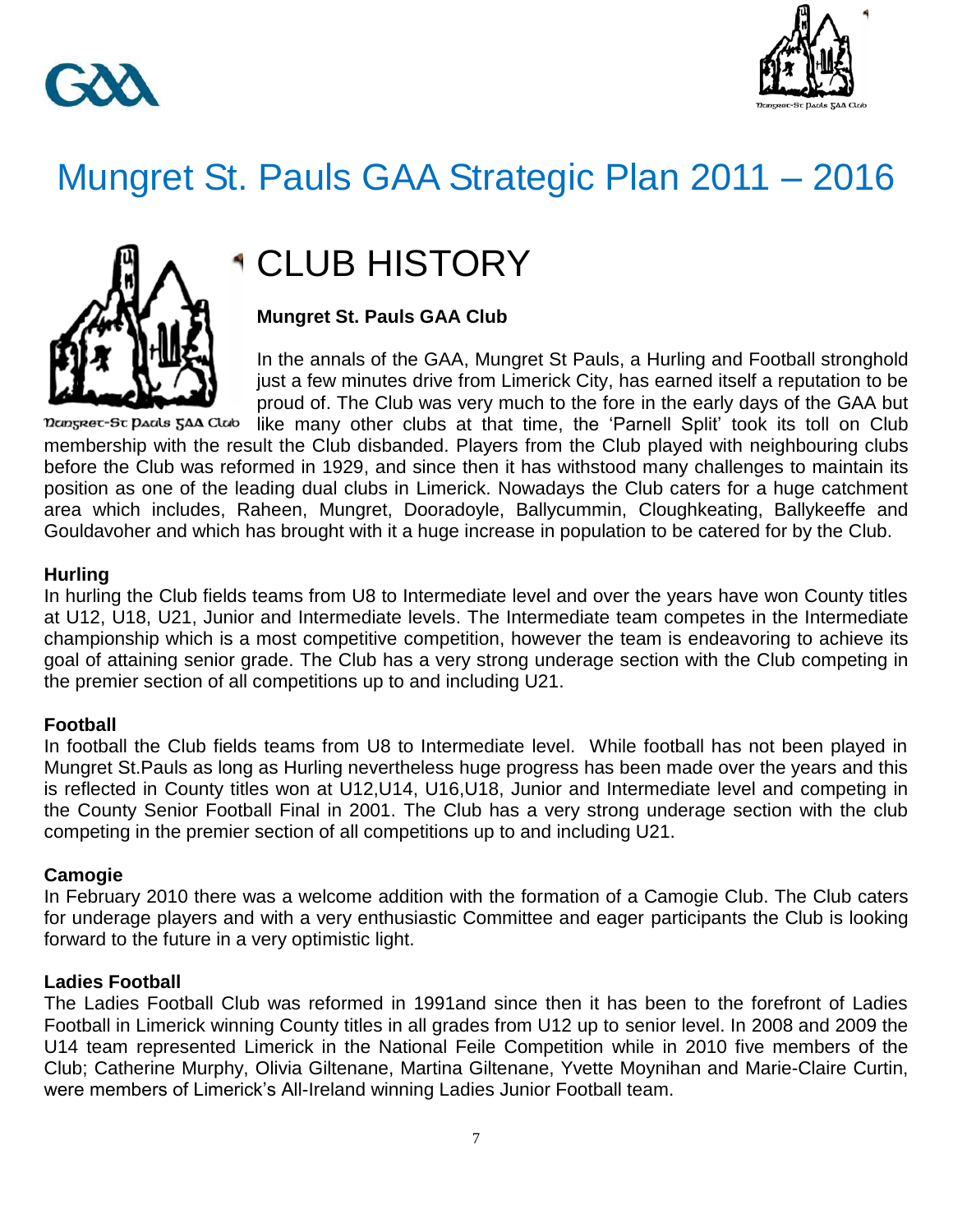



### **Development**

Like every GAA club in the Country Mungret St Pauls is constantly looking at ways to improve our facilities. For many years the Club used various fields in the Mungret area. In 1983 the Club purchased 10 acres of land from Irish Cement. A juvenile pitch was developed and opened in 1985 while in 1987 a clubhouse was opened. The clubhouse has been a major focal point in the Parish with the hall in use every night of the week. In 2001 a further major effort began to complete the adult pitch adjacent to the clubhouse and this was achieved in May 2002 when our brand new facilities including 4 dressing rooms, referees room and a full sized adult pitch were opened by the then President of the GAA, Sean McCague. In 2008 a hurling wall was completed and two dugouts were provided in the main pitch. In 2010 a training area adjacent to the main pitch was completed which will be available for use in 2011.

### **Schools**

Mungret St Pauls is fortunate to have primary Schools in the Parishes who actively promote Gaelic Games. We are indebted to the teachers in St Nessans Mungret, St Pauls Dooradoyle, Educate Together and Gael Scoil Raithin who instill in the boys and girls an interest in Gaelic Games and actively encourage them to partake in the various competitions run by the Primary Schools Board.

### **All Ireland Winners**

It is every players dream to play for their County while the winning of an All Ireland medal is the ultimate honour. In Mungret St Pauls we have a number of players who have achieved the ultimate honour with Limerick; Paddy McCarthy, Michael Fenton and Kevin O Donoghue (Minor Hurling winners 1940); Johnsie O Donoghue, Paddy McCarthy, John Madden, Simon O" Riordan and Arthur O Donoghue (Junior Hurling winners 1941); Paddy Ryan (Junior Hurling winner 1957); Liam O Donoghue (Senior Hurling winner 1973); Niall Murphy (Intermediate Hurling winner 1998); Brian Begley (U21 Hurling winner 2000); Colm Moriarty and Dave Bulfin (U21 Hurling winners 2000 and 2001).

### **Other notable achievements**

- John OGrady refereed the All Ireland Senior Hurling final in 1977 while Bill O Donoghue did likewise in 1951 and 1952.
- Tony Cronin and Ger O Donoghue won Harty Cup and All-Ireland Colleges medals with Limerick CBS in 1966. Eoin McCarthy won a Harty Cup medal with Ard Scoil Rís in 2010.
- Marguerite Guiry and Vera O" Brien won Feile All Ireland U14 Camogie medals in 1978 while Pa O Brien won a Presidential award for outstanding services to the GAA in 2006.
- Liam O" Donoghue won an All-Star award in 1981, National Hurling League Medals in 1983 and 1984 and Railway Cup medals with Munster in 1981 and 1984.
- Brian Begley and Eoin Rice were members of the first Limerick U21 Football that won the Munster U21 title in 2000 and were narrowly defeated by Tyrone in that years All-Ireland Final.
- Brian Begley, Colm Moriarty, Dave Bulfin and Paul Butler won All Ireland Hurling Colleges (B) Medals with St Clements in 1998
- Noel O Brien and Shane Fitzgerald won Harty Cup medals with Limerick CBS in 1993
- Cian O Brien captained Ard Scoil Ris to Rice Cup Success in 2010 -- Niall Mulcahy was also on team
- Donal Fitzgibbon was Chairman of Limerick Co Board GAA 1998 to 2002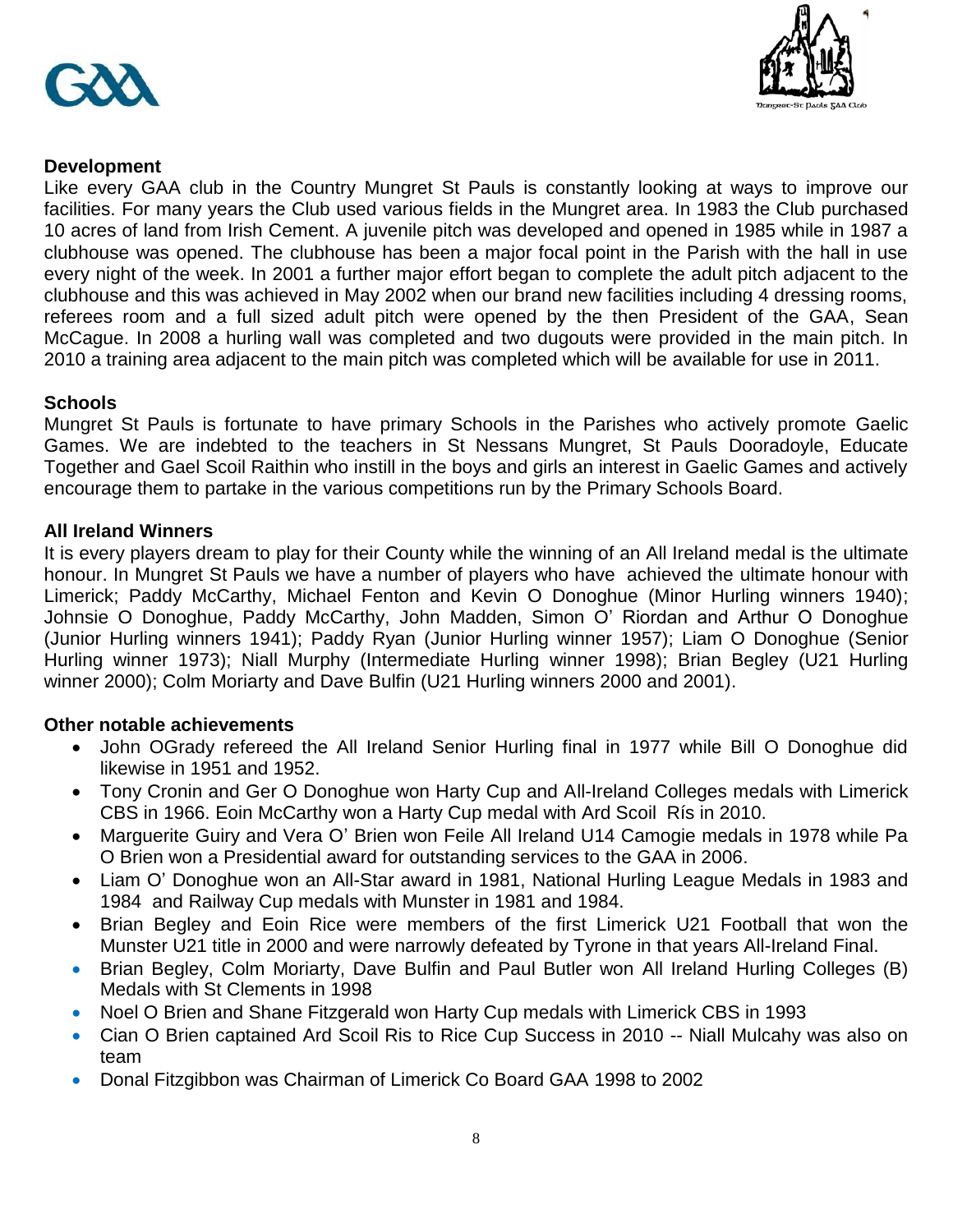



## **METHODOLOGY**

In April 2010, Mungret St Pauls Club organised a meeting of all interested parties to discuss the challenges facing the Club. A number of actions specific to the Juvenile Club were documented but it was also a recommendation from the group that an overall club Strategic Plan should be prepared embracing the Senior, Juvenile, Ladies Football and newly formed Camogie Club. Later in the year, the Club organised two meetings of interested members to address issues with hurling and football within the Senior Club, with a particular focus on player retention. These three forums lead to a decision being made by the Club Executive to prepare a full 5 Year Strategic Plan using the process used to develop *The GAA Strategic Vision and Action Plan 2009-2015*.

The Club wanted a plan that would be developed by its members and would allow it to grow and develop over the next five years, addressing specific issues and challenges facing the Club.

The plan would:

- Be constructed around the values and traditions of the Club
- Be volunteer-led
- Be managed with excellence
- Maximise participation across all sections of the Club, including Ladies Football and Camogie
- Provide a roadmap for the Club for the future

The Club is a key part of the community with a rich heritage in the parishes of Mungret/Raheen and St.Pauls. The plan will build on the strengths and successes of the organisation while addressing the difficulties and challenges facing the Club.

Éibhear O'Dea had facilitated the Club meeting in April 2010 and he agreed to act as facilitator for the project. A steering committee was formed and acted as an advisory team to the process, developed ideas and encouraged participation throughout the project.

In October 2010, a club planning workshop was held in the clubhouse in which almost 100 people participated drawn from the following areas:

- Juvenile Club Coaches and Officers
- Senior Club Coaches and Officers
- Adult Players
- Teachers from Local Schools
- Ladies Football Club coaches and officers
- Camogie Club Coaches and Officers
- Parents
- Supporters
- Sponsors

Working in small groups; the gathering discussed a wide range of areas including coaching, facilities, fundraising, communications and club structures and administration. Each person was given the opportunity to outline areas where improvements to the Club could be made.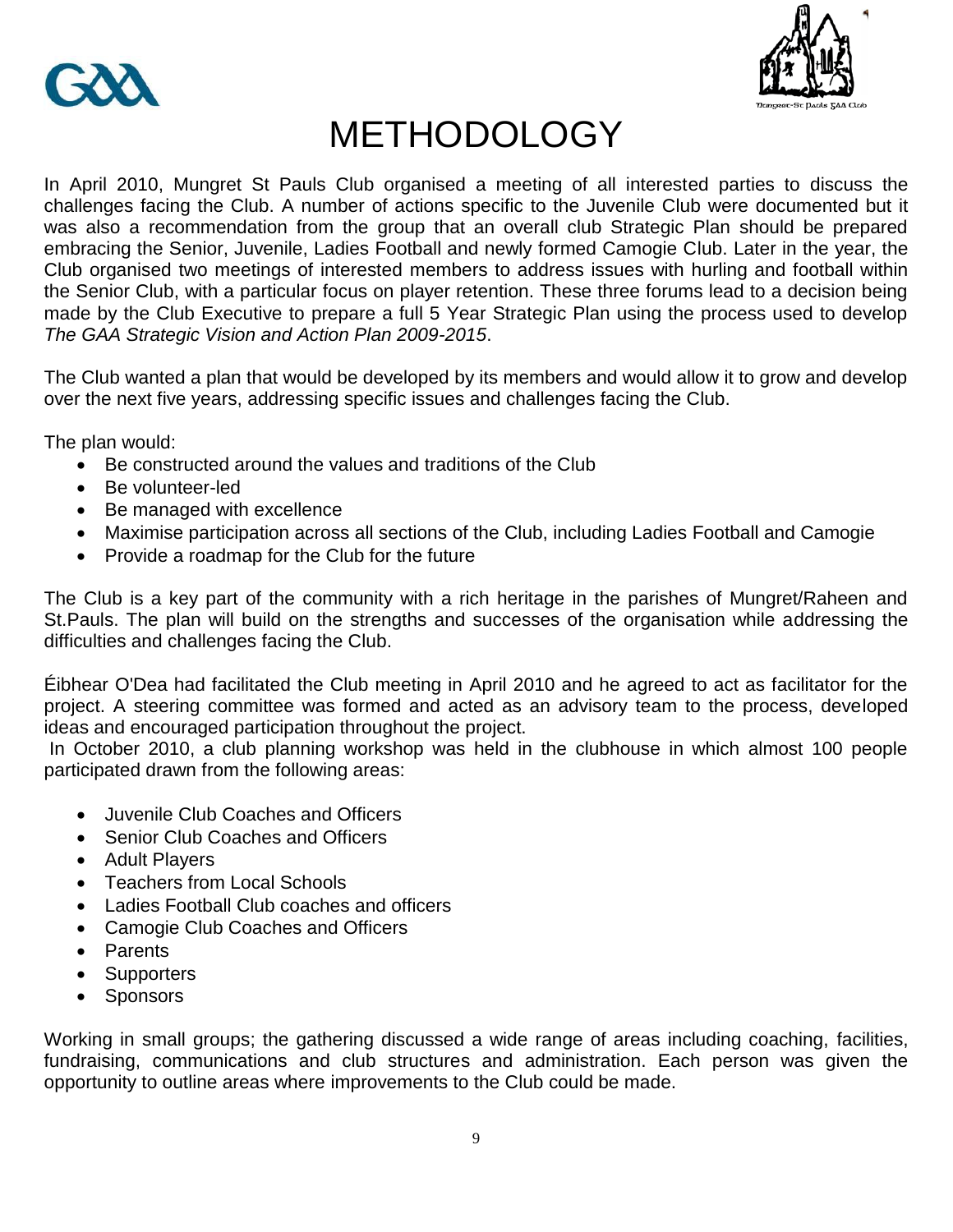



- At the end of the workshop people were requested to volunteer to attend 2/3 further meetings in their particular area of interest in order to discuss and structure the ideas raised at the workshop. The five focus groups dealt with the following headings:
	- 1. Club Structure & Administration
	- 2. Coaching & Games Development
	- 3. Finance & Fundraising
	- 4. Facilities Development
	- 5. Communications, PR & Culture

Each focus group met to develop the ideas and to structure them into a workable and realistic plan to be delivered over the next five years. In late November/early December the focus group leaders and the steering committee came together to finalise the draft plan which was placed before the Club membership for ratification. The output from all the workshops and meetings included specific details on how the members and officers believed the performance of the Club should be measured in future.

The five themes were progressed and aligned with the focus areas for the plan - these are outlined in detail in this document. They will be reviewed annually against the targets defined and will be refined and developed in line with the changing requirements of the club. Other areas may emerge and be included in the planning process as it evolves. The plan will be tabled at monthly club Management Committee meetings to ensure progress is being tracked and momentum maintained.

A key outcome of the process is that the Club has decided to keep on using the strategic planning methodology in its future planning. The Club will host an annual workshop one month prior to the AGM to give the membership the opportunity to review the plan.

The methodology is simple. It is based on consulting the membership at all levels and enabling them to have an active input into the plans to develop the club into the future. The people of Mungret St. Pauls GAA Club developed this Club Plan.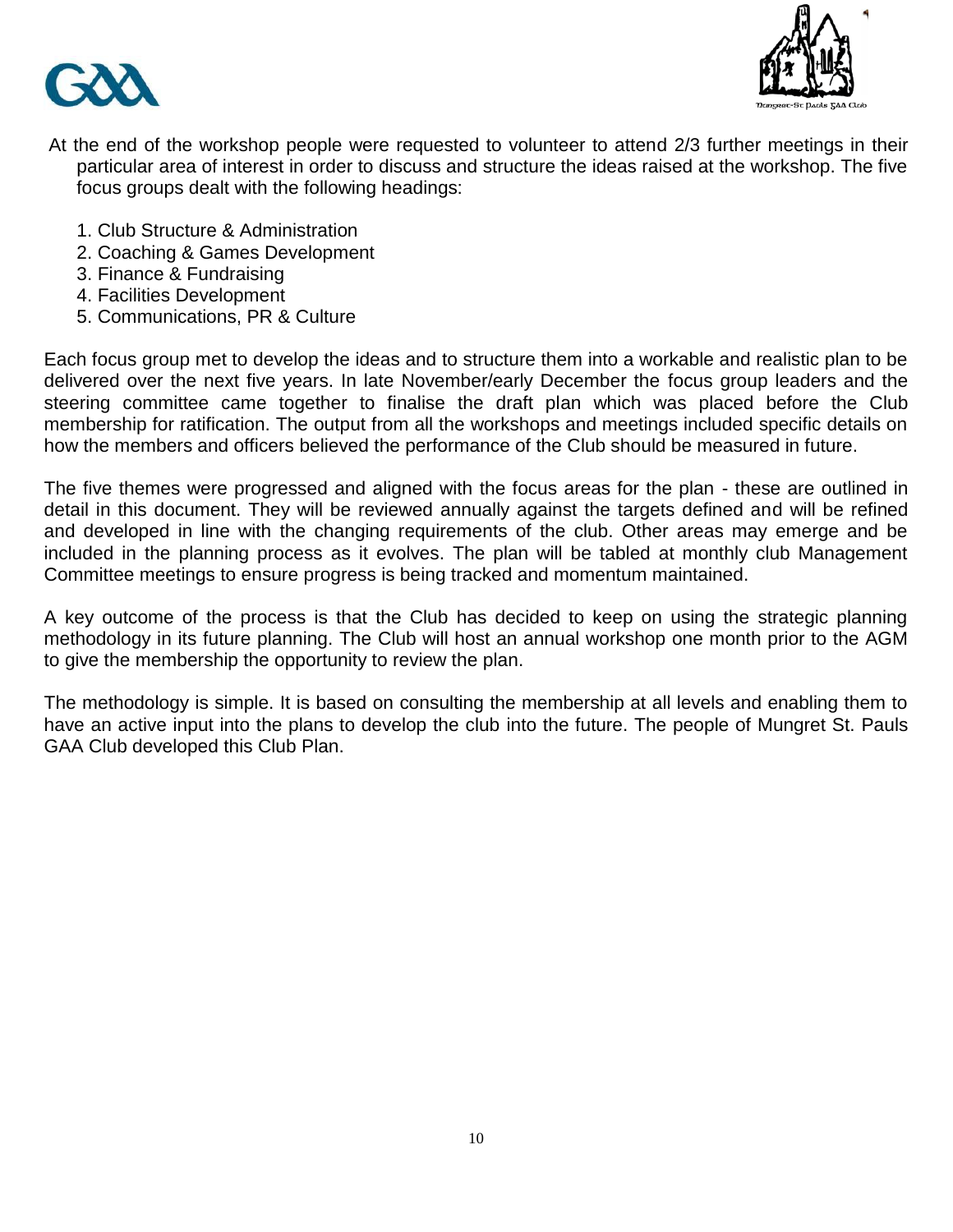



## Mission, Vision, Values:

The GAA"s values are the heart and soul of our Association. In every Club around the world they are what binds us, what makes us unique and what attracts more and more players, members, volunteers and supporters.

### **Vision**

In 2016, Mungret St Pauls will be able to say;

We have attained standards of excellence in putting in place the structures within our Club to allow us effectively carry out how we are run and reach our objectives. We continuously reach out to recruit and include all members of our Community and ensure that all Club members have the opportunity to be welcomed, feel valued and appreciated, and are afforded the opportunity to grow and develop a clear identity and sense of belonging to our Club, Parish and Community.

### **Mission**

"The GAA is a Community based volunteer organisation promoting Gaelic Games, Culture and lifelong participation."

Mungret St Paul's are very fortunate to have so many people willing to give of their time in the promotion of Gaelic Games through their involvement in Hurling, Gaelic Football, Camogie and Ladies Football. We aim to develop the skills and potential of all our members in their chosen roles. At all times, we strive towards ensuring that the Games we play, the environment within which we play them and the values and identity we pass on will be an example to and an asset to the families, members, youth and communities that we serve.

### **Values**

Our Players and Members are our greatest asset and priority. Effective teamwork, showing respect and appreciation, on and off the Field of Play, for our Coaches, Referee's, opposing Teams and Officials are actively promoted and encouraged at all times. All members, players and officials will be treated with respect and dignity at all times in how we interact with one another to achieve our objectives, goals and targets. In adopting and working by these values, Mungret St Pauls will continue to grow and develop. Our Club provides an outlet and focal point of our Community. Collectively, we stand together as we aim to meet our objectives and challenges.

### **Conclusion**

The GAA grew its base nationally from a dedicated volunteer structure and Mungret St. Pauls is no different to any other club in this regard. We are extremely fortunate to have so many people willing to give of their time in the promotion of Gaelic Games through their involvement in Hurling, Gaelic Football, Camogie and Ladies Football. With roots in every Community and Parish in the 32 Counties the GAA is a huge presence. It is more than just sport. It is part of what we are. It provides an outlet for thousands of people around the Country and they all share in the joys and disappointment of their clubs in the quest for honors and whether you are a player, former player, administrator, supporter member or parishioner you will be always welcome in your local GAA club – Mungret St. Pauls. In Mungret St.Pauls, our members are drawn from up to 20 counties. They have made the Mungret/Raheen/St.Pauls area their home and have integrated well with the locally born people in carrying on the great tradition of the GAA in the area.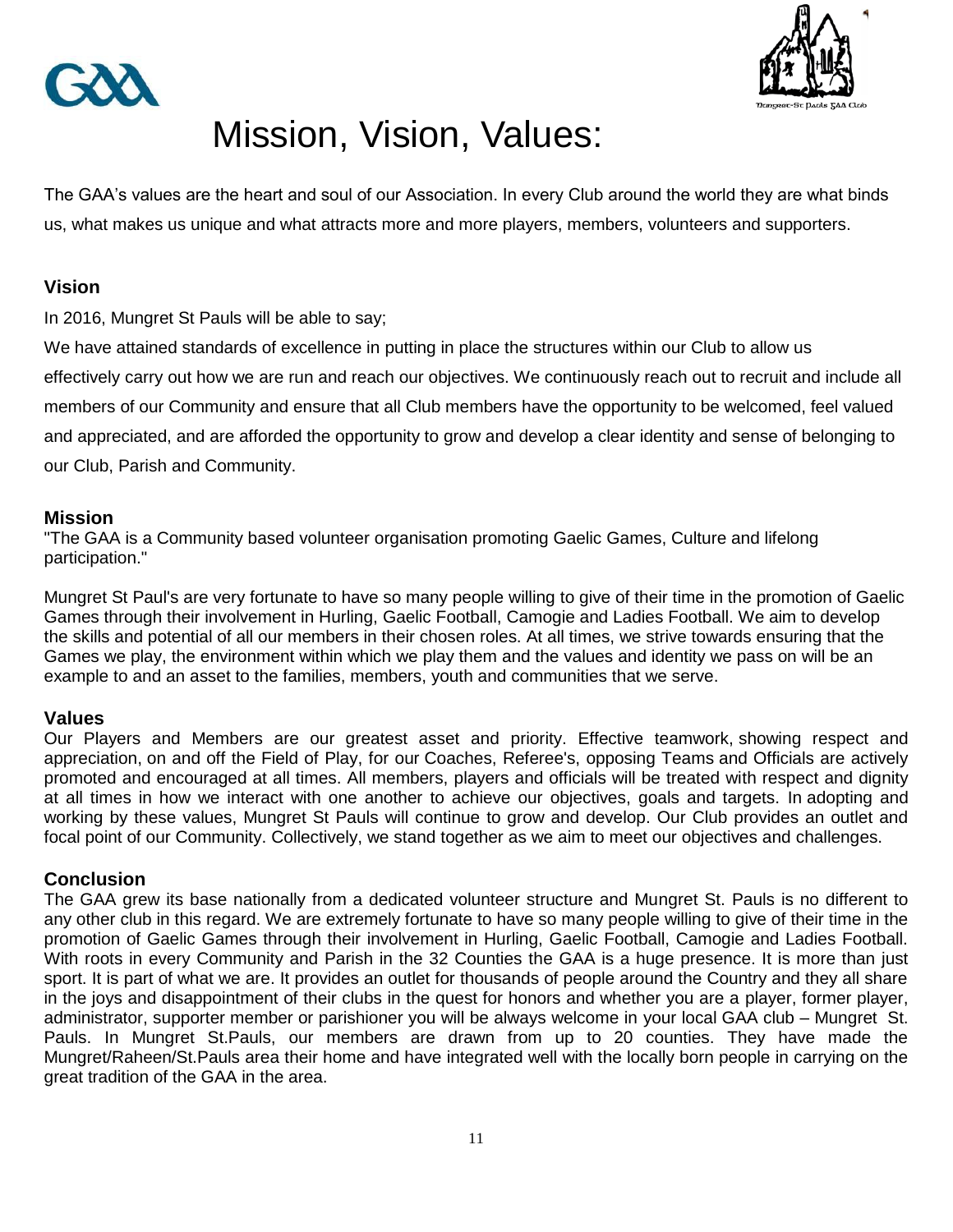



## CLUB STRUCTURES AND ADMINISTRATION

### **Aim**:

To achieve best practice in Club Administration, and to extend to all of our members both new and existing members, an opportunity to give of their time, expertise and enthusiasm, by contributing to a sub-committee of their choice.

### **In 2016, in Mungret St.Pauls GAA Club, we will be able to say:**

"We have achieved excellence in how we have structured our Club. All key sections in the Club are represented on all appropriate committees and on the Club Executive and all members are given the opportunity to get involved on sub-committees in their area of choice.

### **Background**

Mungret St. Pauls has seen a huge increase in its level of activities both on and off the pitch. On the pitch we can see the formation and growth of both Ladies Football and Camogie as well as development of three pitches and modern dressing rooms. On the social side our community centre is in operation seven nights a week and strives to become the centre of all community activities in the area, as well as for the celebration of special occasions.

However the same management structure is still in existence as existed twenty years ago. Briefly this is the election of an Executive Committee to run the Club with some loose committee structures. We consequently looked in detail at how we could review the structures and come up with a proposal to maximise the talent we have within the Club, attract new talent and integrate all sections within the Club, for the benefit of all within the community.

### **Project outcome**

In 2016 when we look back on our proposals we would like to see that

- 1. Work load has spread over a greater number of people
- 2. Volunteers focussed their time, energy and expertise with their sub-committee of choice
- 3. All new members are allowed to develop their leadership potential
- 4. Members who sit on the representative committees are given a sense of belonging and achievement
- 5. An appreciation that none of us are good at everything, but we are all good at something
- 6. A greater synergy within the Club has been created
- 7. Mungret St. Pauls is an open vibrant club that people are made welcome to join and remain part of
- 8. A formal reporting system that integrated the structures of the Club, has been put in place.
- 9. Management Committee is allowed to focus on Mungret St Pauls The Whole Club
- 10. An excellent working organisation has been built.

The proposed changes to our club"s administrative structures create an opportunity for everyone associated with Mungret St. Pauls GAA to experience a feeling of both affiliation and achievement.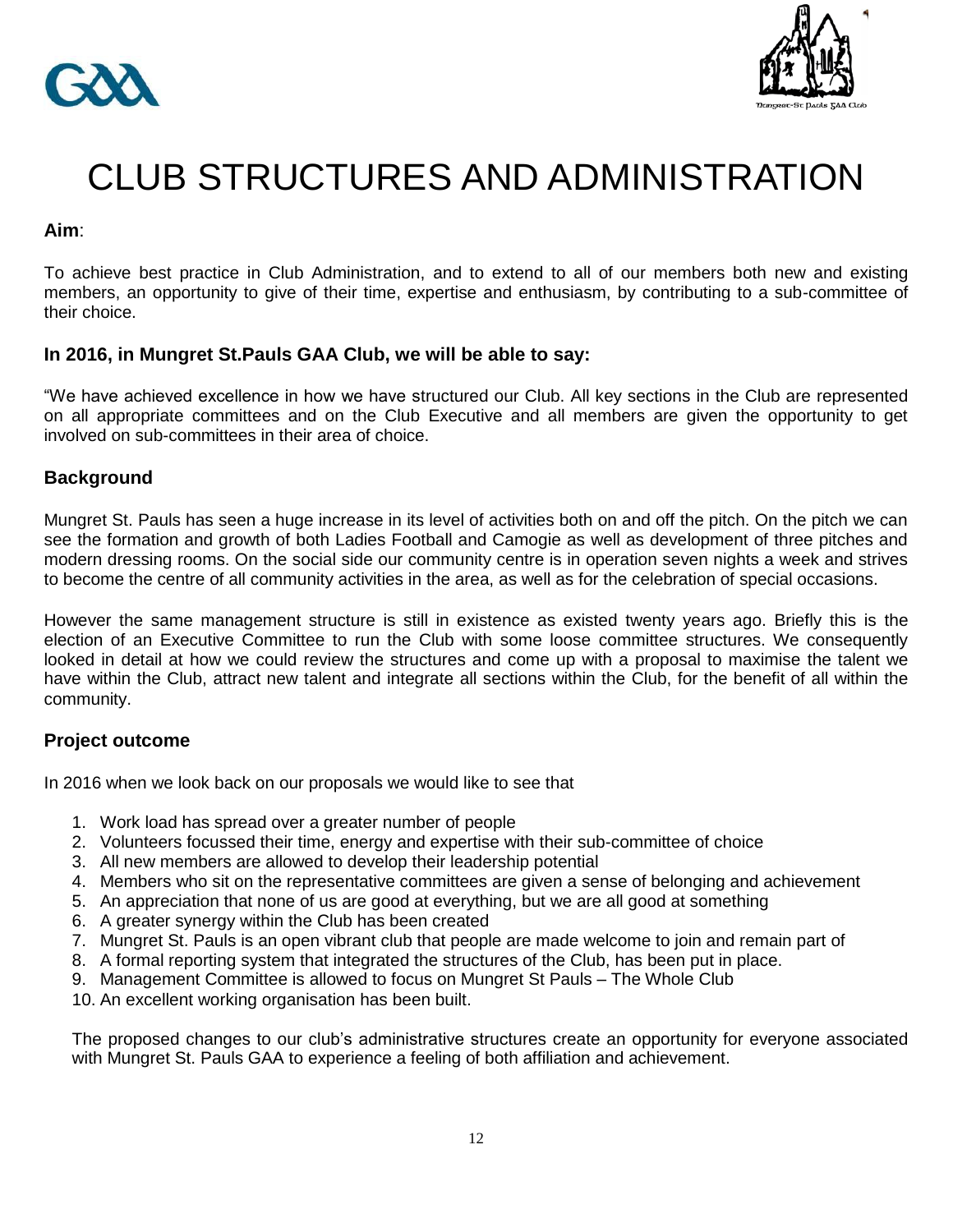



ds 5AA Club

| <b>Action</b>                                                                      | <b>Outcome Sought</b>                                                                                              | <b>Timescale</b> | <b>Milestones</b> | <b>Responsibility</b>   |
|------------------------------------------------------------------------------------|--------------------------------------------------------------------------------------------------------------------|------------------|-------------------|-------------------------|
| Document Club Structure                                                            | function<br>To<br>is<br>ensure<br>that<br>each<br>Give<br>titles<br>the<br>represented.<br>to<br>sub<br>committees | 2011             | Jan 2011          | <b>Strategic Group</b>  |
| Document and implement a<br>recruitment process                                    | To welcome all potential contributors and<br>ensure they are given a best fit position                             | 2011             | March 2011        | Management<br>Committee |
| Each committee must be given<br>terms of reference and suitable<br>code of conduct | To ensure that each sub committee knows<br>their function and promotes best practice                               | 2010             | February<br>2011  | <b>Strategic Group</b>  |
| Annual review process to<br>update plan on a rolling basis                         | To give all members a voice                                                                                        | 2011             | Oct 2011          | Management<br>Committee |
| To ensure our club is a focal<br>centre for community activity                     | One club, one focus                                                                                                | On going         |                   | Management<br>Committee |
| Juvenile Club Integration                                                          | One club, one focus                                                                                                | <b>TBD</b>       |                   | Management<br>Committee |
| Camogie Club Integration                                                           | One club, one focus                                                                                                | <b>TBD</b>       |                   | Management<br>Committee |
| Ladies Football Integration                                                        | One club, one focus                                                                                                | <b>TBD</b>       |                   | Management<br>Committee |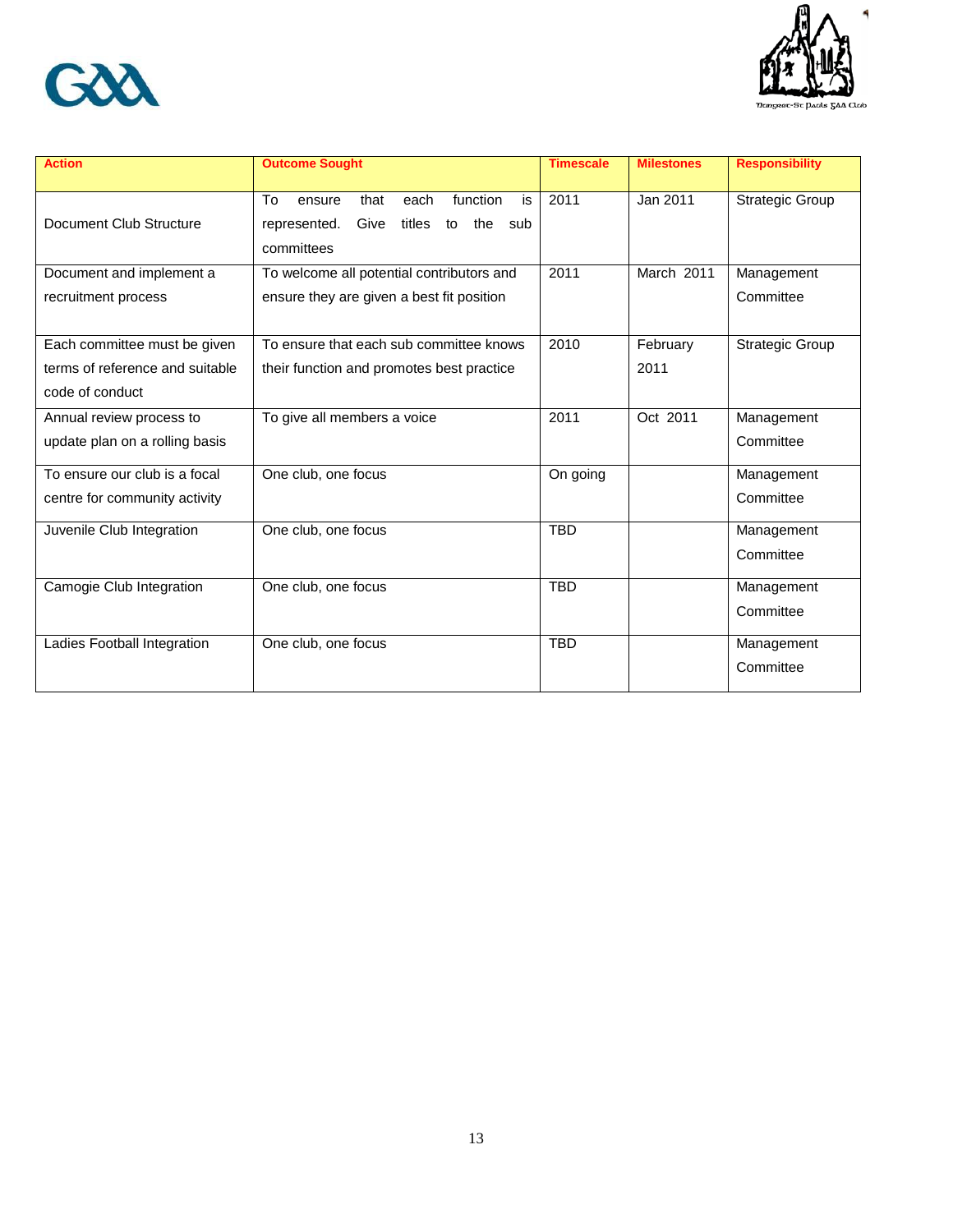



## MSP Club Management Structure



The fixtures sub-committee is for minor age groups & above, and shall consist of club secretary, senior board delegates, reps from minor age group teams and above, along with the senior pitch co-ordinator.

#### The fixtures sub-committee will consist of the club secretary and board delegates. **Management Committee**

The club management committee shall consist of the Chairperson, Secretary, Treasurer and representation from each subcommittee as highlighted above. In the case of the Coaching & Games Development, Communications/PR/Culture and Facilities & Development sub committees, these three committees will nominate their representatives to sit on Management committee at their first meeting of the year.

### **Executive Committee**

The Executive committee shall consist of the Management committee elected at the AGM along with an Irish Officer and Registrar who are also elected at the AGM. The terms of reference of the Executive committee will be to uphold the Club constitution and to deal with matters referred to it by the management committee. The Executive will meet as recommended by the rules in the GAA Official Guide.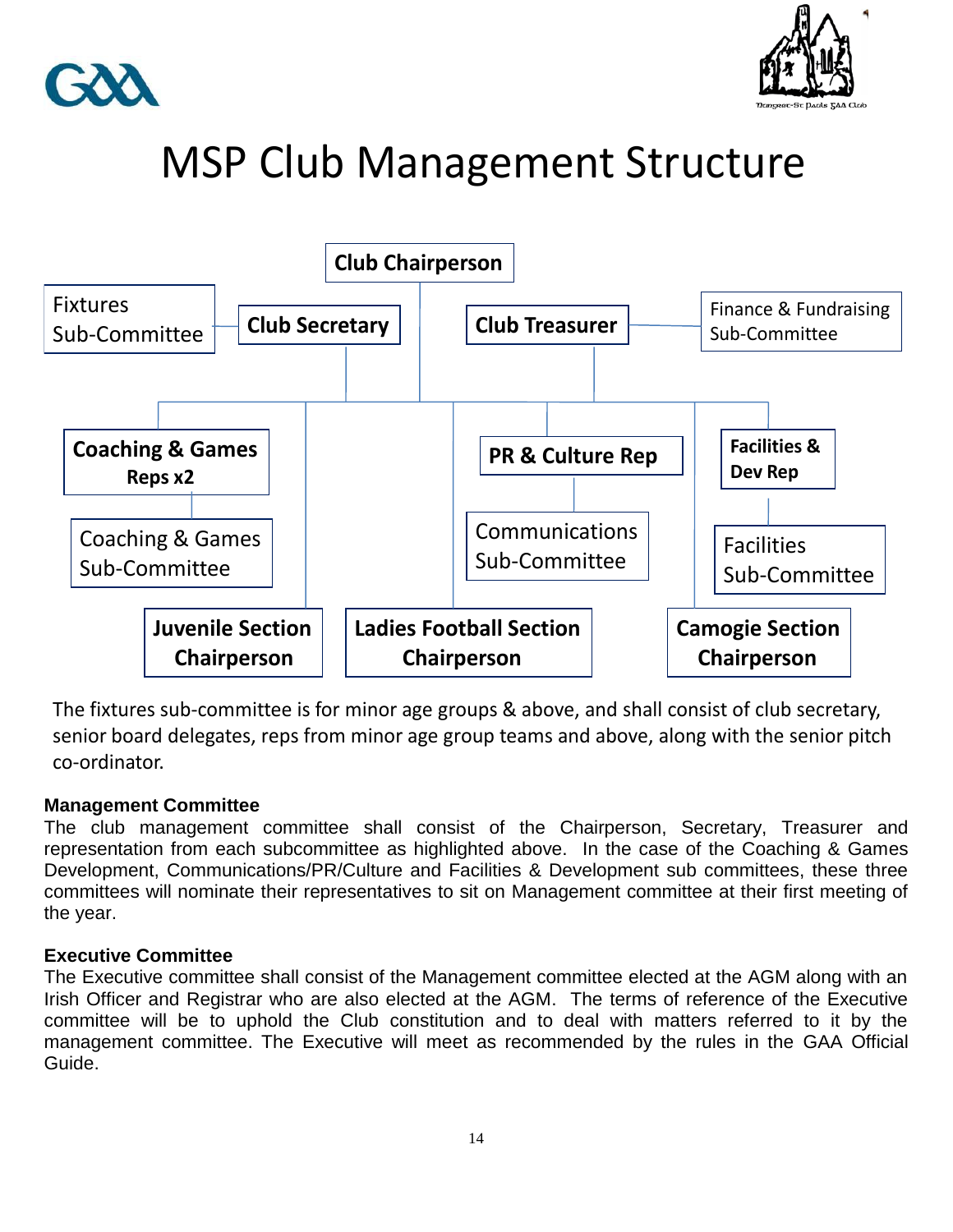



Club Finance Sub Committee



| Lotto:                                                             | Manage and increase weekly Lotto sales                                      |  |  |  |
|--------------------------------------------------------------------|-----------------------------------------------------------------------------|--|--|--|
| Mackey Draw:                                                       | Manage existing contributors and increase sales                             |  |  |  |
| Bar/Hall:<br>Manage staffing and bookings and purchase of supplies |                                                                             |  |  |  |
|                                                                    | Take responsibility for preparation of hall before and after functions.     |  |  |  |
| Energizer:                                                         | The energizer is seen as a fundraiser for juvenile activities (u16) in club |  |  |  |
| <b>Special Events:</b>                                             | Project driven Fundraising activities and appoint Project Co-coordinators   |  |  |  |
| Membership:                                                        | This subgroup will be made from individual section registrars               |  |  |  |
| Social Events:                                                     | Manage events such as Club BBQ, Family fun day, La na gClub etc.            |  |  |  |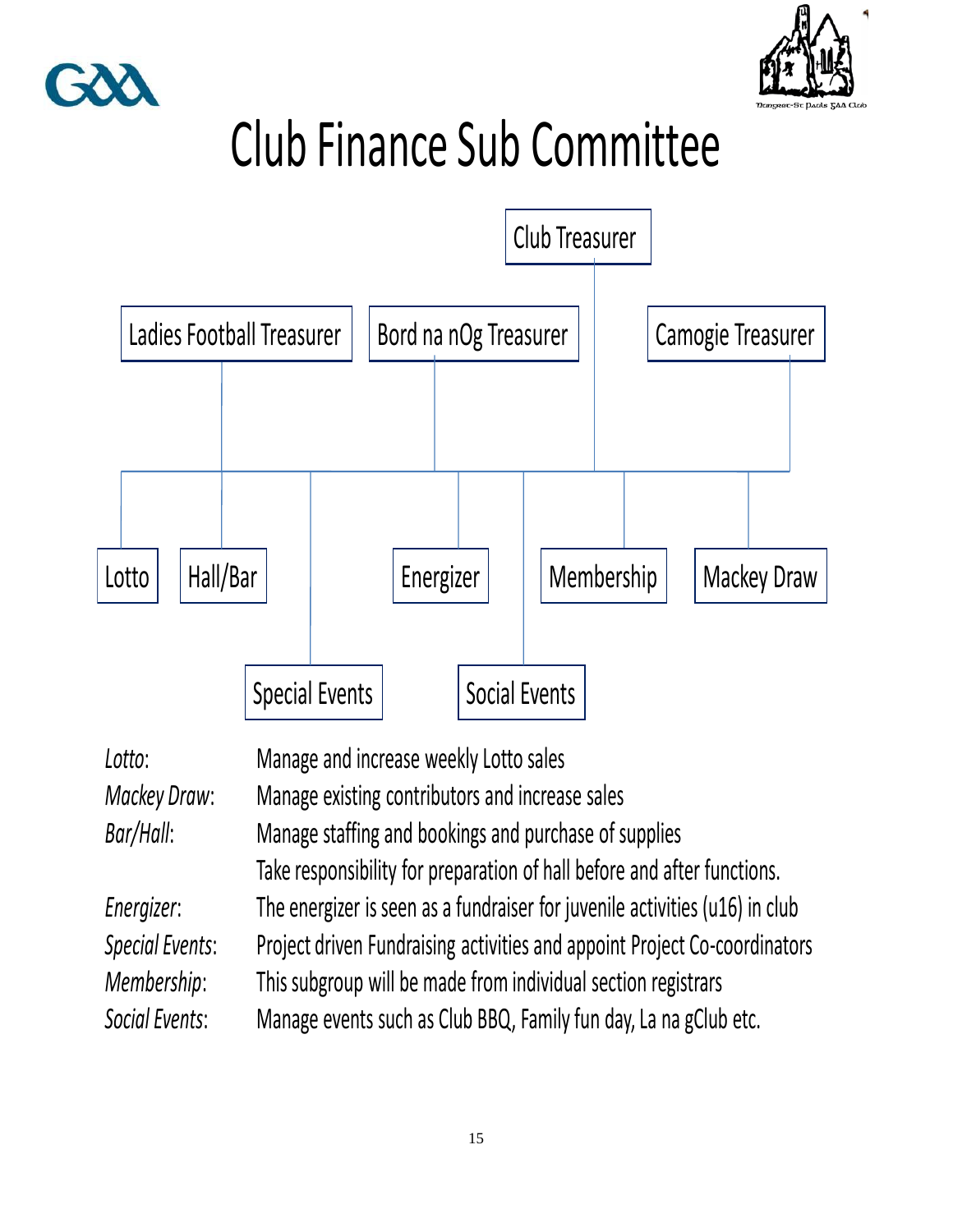



### Coaching & Games Development Sub Committee



*The coaching and games development sub-committee will have 2 representatives on club management committee. The two representatives will ideally be a coach and a player as agreed by C&GD sub-committee.*

### Coaching & Games Development Terms of Reference

- Provide framework for enhancing coaching skills
- Have an input into the appointment of coaches at all levels
- Provide education for players/coaches/parents regarding Code of Conduct
- Develop and implement coaching guidelines and policies
- Develop terms of reference for Recruitment Officer role and provide support for same
- Interact with all committees regarding requirements for coaching and games development.
- Development of young members physical and psychological wellbeing.
- Adopt Best Practice in the area of coaching for all codes.
- Develop a 'Pride of Parish' ethos with players, supporters and the local community.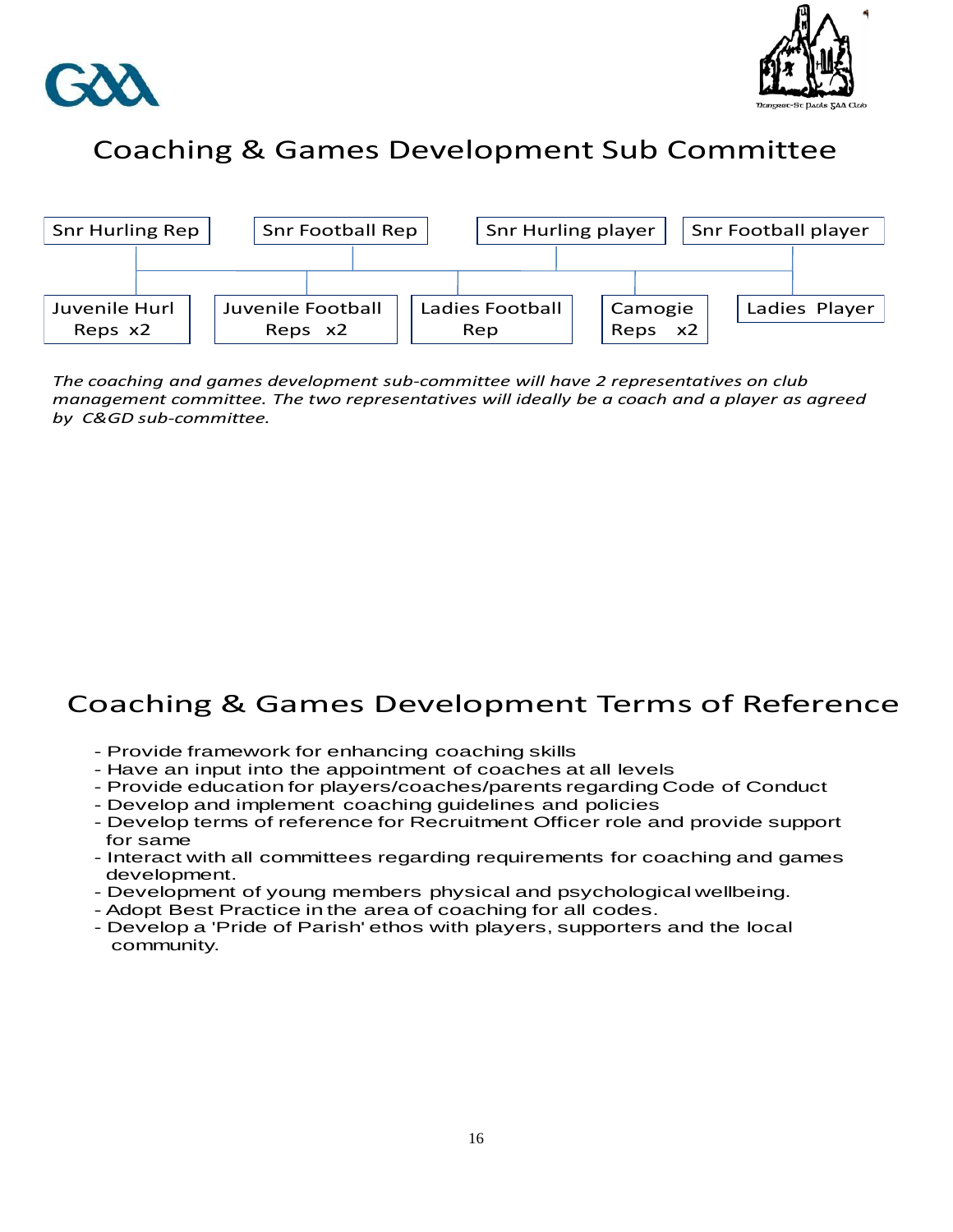



### Communications, PR & Culture Sub Committee



Aims:

- · All liaison with local media outlets and maintaining all content on the club website
- · Working with the club committee to promote specific events within the club.
- · Working with schools liaisons officers, generating club newsletter.
- · Regular submissions to the local press covering upcoming matches, match reports and other relevant information
- · Ensuring that all the above activities are carried out so as to present one interface to the community across senior, juvenile, camogie and ladies' football sections.
- · The PRO sub-committee will nominate a chairperson. This chairperson will sit on the club management committee.

The Function of the PRO Sub-Committee.

This sub-committee will be responsible for all activities which raise the profile of Mungret St Paul"s GAA club in general, and specific events in particular. The PRO sub-committee will span the senior, the juvenile, the camogie and the ladies" football sections of the club.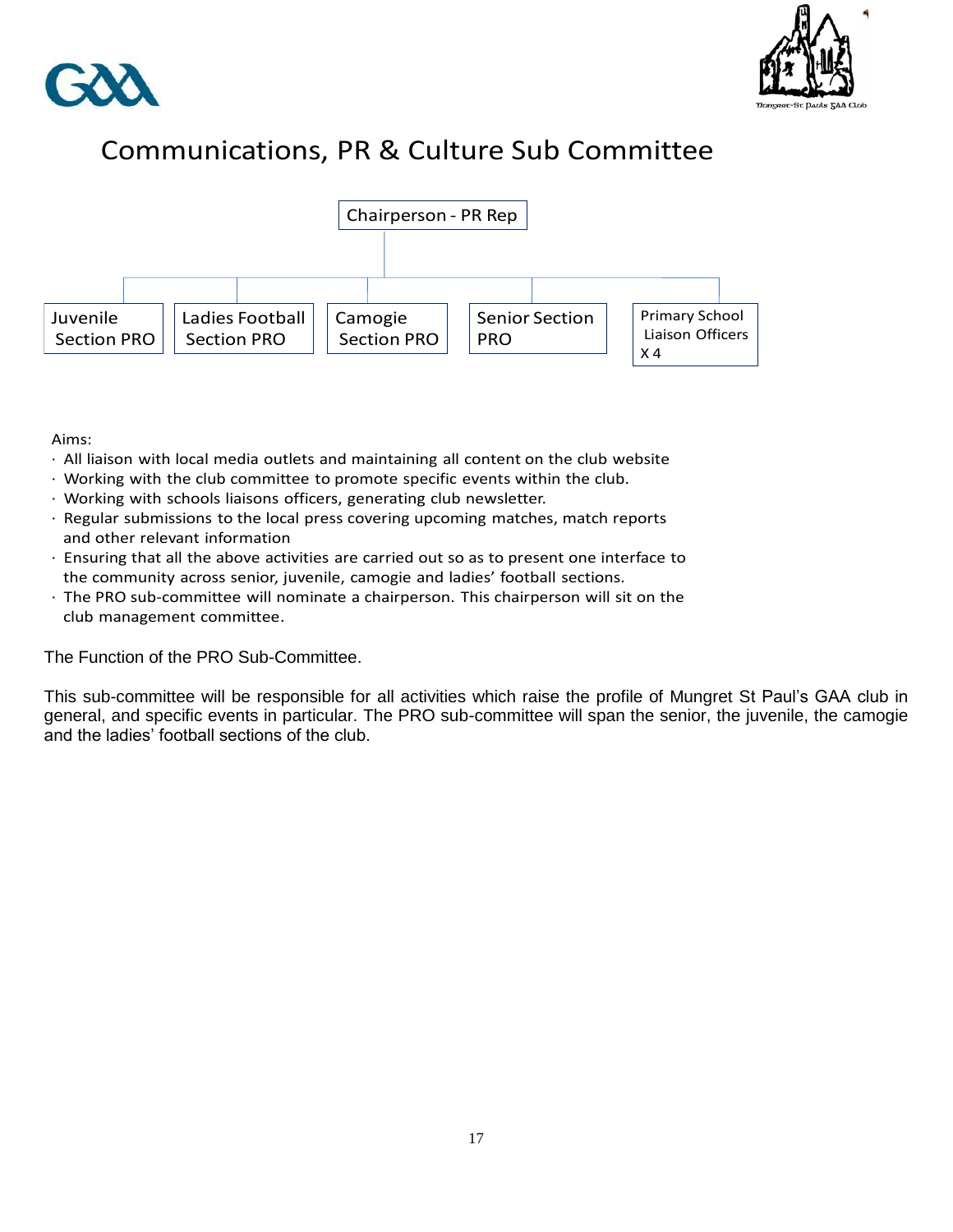

## Facilities/Development Sub Committee



Aims:

- To examine & improve facilities within the Club,
- To maintain existing facilities
- To facilitate the growth and development of the Club over the next 5 years,
- To examine proposals put forward by various units within Club.
- To make recommendations to the Management Committee
- The Chairperson of this sub-committee will represent facilities on the club management committee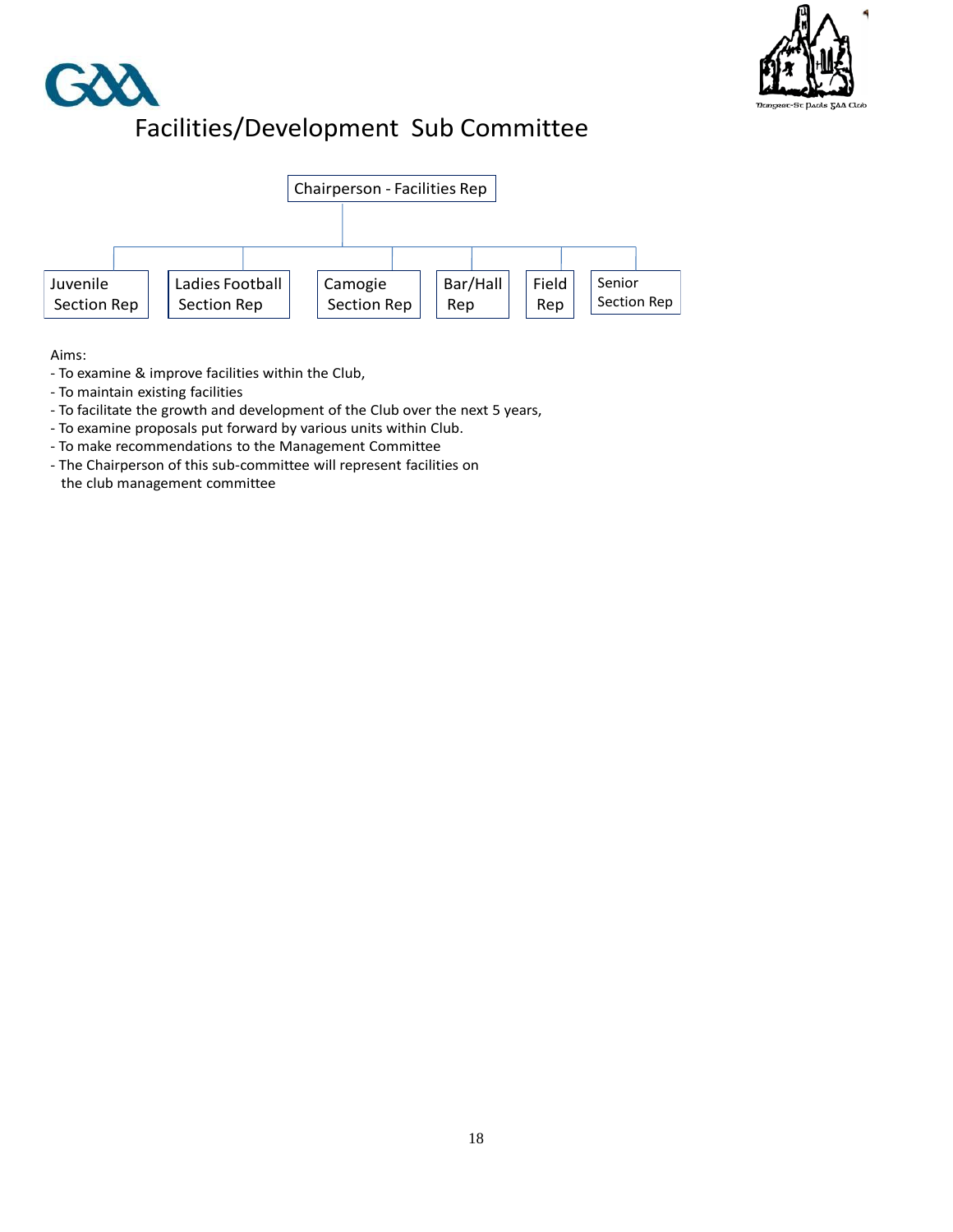

### **Aim**

Games in a sporting atmosphere for everyone and achieve competitive success at all levels of competition and all age groups up to senior level.

### **Key Project**

Develop a Coaching and Games Development Committee to provide support and education to coaches and to promote best practice at all levels and ensure that all players get the opportunity for involvement in a quality fixture programme.

### **In 2016 in Mungret St. Pauls G.A.A. Club we will be able to say:**

"In Mungret St. Pauls G.A.A. Club we boast successful teams at all levels of hurling, football, camogie and ladies football. The basis for this success is that the highest standards of coaching and player/team development are available at our Club."

#### **Improve Coaching Standards**

The Coaching & Games Development Committee will put in place a programme that will ensure that each player receives the highest standard of coaching. The committee will arrange, on a regular basis, coaching education courses and coaching demonstrations from expert coaches to ensure that the standard of coaching improves. Communication with coaches and players will be improved so that best practices are shared across all teams.

#### **Code of Conduct for Coaches, Parents & Players**

The Coaching & Games Development Committee will support the Club Code of Conduct through all of its activities with the aim of ensuring that training and games are conducted in a safe environment for both players and coaches. We will promote respect and discipline towards match officials, team mates, opposition and spectators

#### **Player and Coach Recruitment and Retention**

We will address the fall-off in playing numbers, particularly from U14 to U16 and U16 to Minor as well as from Minor to Senior. By the end of the period of this plan we will aim to have two teams competing at all levels in both hurling and football up to and including Minor. This will require a combined effort across the whole Club in improving coaching standards, playing facilities, ensuring a regular games programme for all players and development of a deeper sense of belonging to the club. In respect of Senior Club, a key factor is attracting and retaining players will be for the club to attain Senior status at both codes.

The key focus of the Camogie Club during the term of the plan will be to expand the player base with a view to having competitive teams up to and including Minor grade.

The aim for Ladies Football will be to achieve Senior status within the period of the plan and to achieve competitive success at all age groups.

Former players have valuable experience and knowledge that can be applied to the coaching and preparation of players at all levels. In order to increase the number of former players (either formerly of our own club or another club) it is proposed to create a "Recruitment Officer" who will focus on recruitment of players, coaches and indeed, other members of the community in non-games related roles within the Club. Volunteer recruitment will be a key responsibility of everyone within the club structure to ensure that all available talent is identified.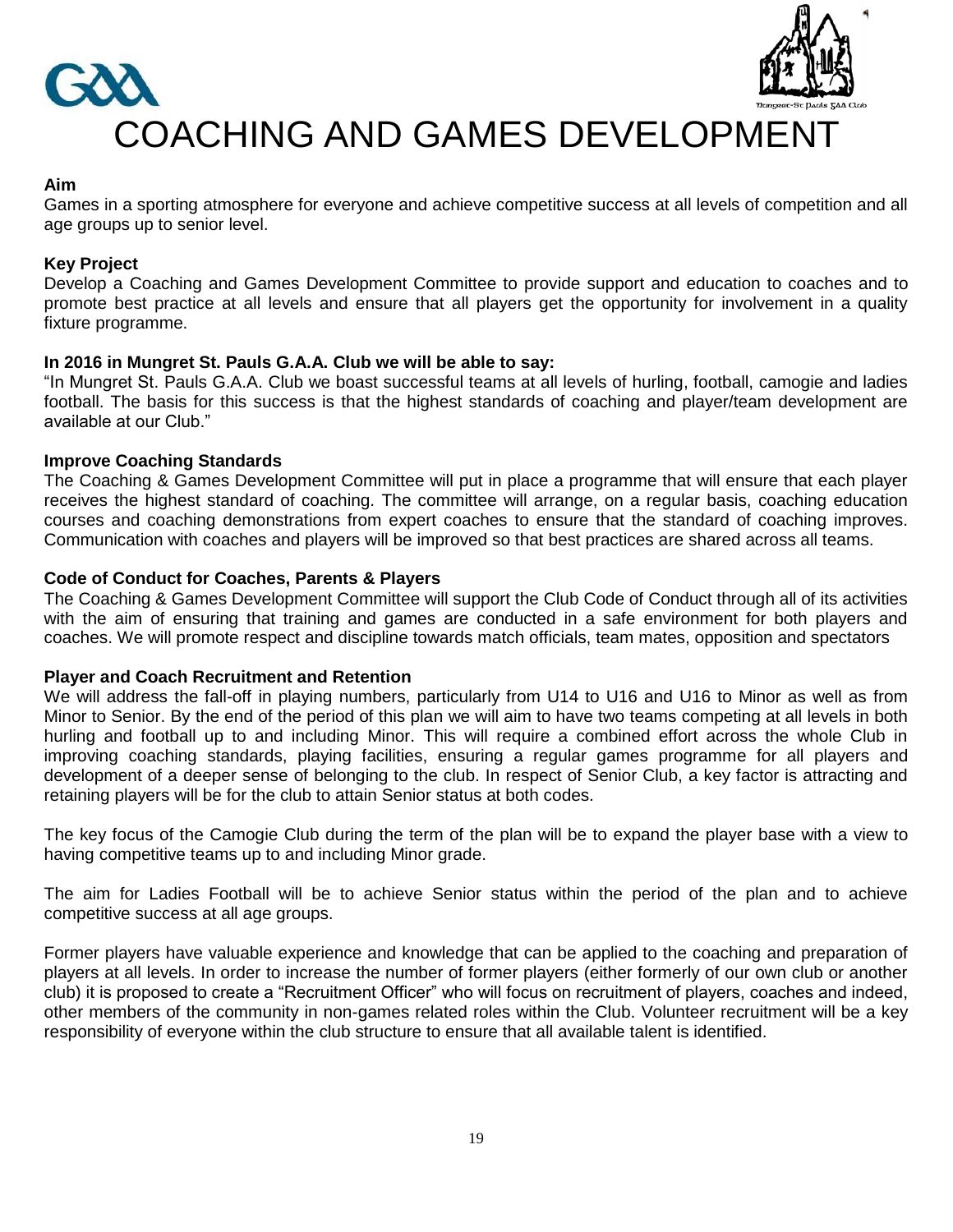



### Actions of Coaching & Games Development Committee

| Administration                                                                    |                                                                                                                                                                |                                                                  |                                                                                                                       |                       |  |
|-----------------------------------------------------------------------------------|----------------------------------------------------------------------------------------------------------------------------------------------------------------|------------------------------------------------------------------|-----------------------------------------------------------------------------------------------------------------------|-----------------------|--|
| <b>Action</b>                                                                     | <b>Outcome Sought</b>                                                                                                                                          | <b>Timescale</b>                                                 | <b>Milestones</b>                                                                                                     | <b>Responsibility</b> |  |
| Establish Coaching &<br><b>Games Development</b><br>Committee (C&GD)              | To put a structure in place within the<br>Club to coordinate coaching activities,<br>to provide support to coaches and<br>promote best practice at all levels. | Committe<br>e set up<br>and<br>ratified at<br><b>AGM</b><br>2011 | Have first<br>meeting<br>within one<br>month of<br><b>AGM</b>                                                         | Club<br>Management    |  |
| Half yearly<br>assessment/review of C&GD<br>Committee                             | Full review of the development and<br>progress of the C&GD                                                                                                     | June<br>2011                                                     | Report on<br>the<br>developme<br>nt and<br>progress of<br>the C&GD                                                    | C&GD<br>Committee     |  |
| Develop coaching policy at<br>each code and level.                                | Coaching policy in place to ensure<br>best practices in coaching and<br>guidelines available to each coach                                                     | October<br>2011                                                  | <b>Best</b><br>possible<br>coaching<br>practices in<br>place and<br>guidelines<br>available to<br>coaches             | C&GD<br>Committee     |  |
| Ensure that sufficient<br>coaching aids/equipment are<br>available for all teams  | To ensure that coaches have sufficient<br>resources available to them to ensure<br>that the maximum benefit can be<br>attained from each training sessions     | June<br>2011                                                     | Sufficient<br>equipment<br>available to<br>all teams<br>within the<br>Club                                            | C&GD<br>Committee     |  |
| <b>GAA Code of Best Practice</b><br>and Code of Behaviour in<br>place             | To promote an environment of respect<br>in the Club and to ensure that all<br>players/coaches/<br>members maintain discipline when<br>representing the club    | March<br>2011                                                    | The<br>reduction of<br>indiscipline<br>and<br>disruptiven<br>ess by<br>players/coa<br>ches/<br>members in<br>the Club | C&GD<br>Committee     |  |
| Consider all input from Club<br>Hurling & Football Forums<br>held in Autumn 2010. | To ensure that all feedback from these<br>forums in reviewed and actioned<br>where necessary.                                                                  | June<br>2011                                                     | Action on<br>the inputs<br>relevant to<br>C & GD<br>where<br>considered<br>prudent.                                   | C & GD<br>Committee   |  |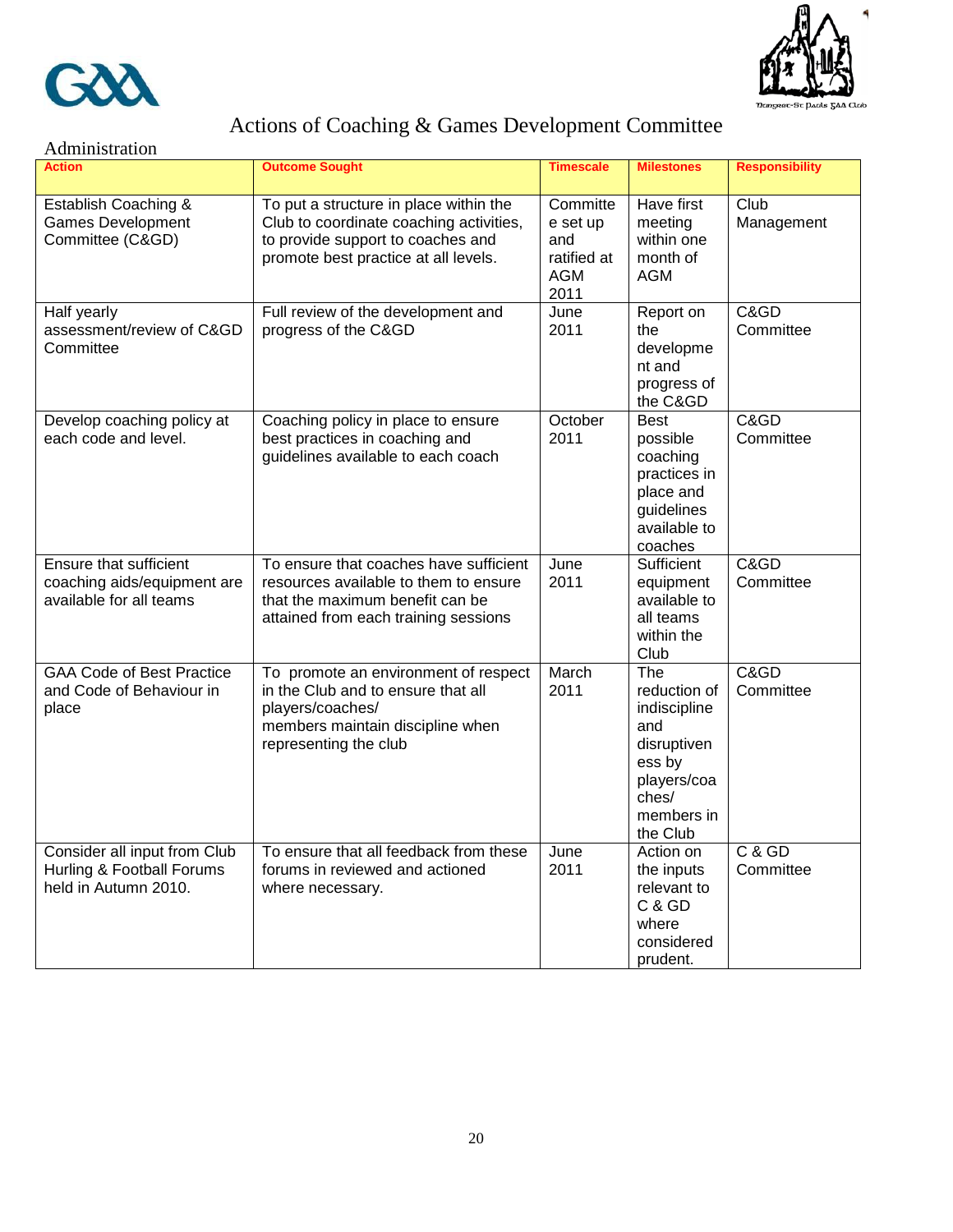| Coaching |
|----------|



| Action                                                                                                                                                  | <b>Outcome Sought</b>                                                                                                                                                         | <b>Timescale</b> | <b>Milestones</b>                                                                                                                     | <b>Responsibility</b> |
|---------------------------------------------------------------------------------------------------------------------------------------------------------|-------------------------------------------------------------------------------------------------------------------------------------------------------------------------------|------------------|---------------------------------------------------------------------------------------------------------------------------------------|-----------------------|
| All coaches to have at least<br>Foundation Level coaching<br>standard and to have<br>availability of ongoing<br>courses in specialist training<br>areas | Coaches to have at least basic<br>knowledge of coaching and to have<br>other courses made available, i.e.<br>physical training, core group training,<br>weights training etc. | Sept<br>2011     | To have<br>coaches<br>involved in<br>the Club<br>who have<br>been<br>trained in<br>specialist<br>areas for<br>the use of<br>all teams | C&GD<br>Committee     |
| All coaches of underage<br>teams to undertake Child<br>Protection Course and be<br>Garda vetted                                                         | To ensure that each underage<br>coaches are Garda vetted and<br>confident and capable in dealing with<br>child protection issues                                              | October<br>2011  | All coaches<br>οf<br>underage<br>teams<br>certified<br>Garda<br>vetted and<br>have<br>completed<br>child<br>protection<br>courses     | C&GD<br>Committee     |
| Visit clubs outside the county<br>for training, games and<br>educational purposes                                                                       | To provide challenge games and to<br>learn from other clubs in regard to their<br>training methods                                                                            | Summer<br>2011   | Identify<br>suitable<br>club where<br>most can<br>be gained<br>from their<br>experience<br>and<br>coaching<br>practices               | C&GD<br>Committee     |
| Develop policy to provide<br>First Aid cover at all training<br>and matches                                                                             | At all games and training sessions to<br>have the appropriate First Aid<br>personnel present to deal with any<br>situation that may arise. Arrange<br>courses if required     | April 2011       | Person with<br><b>First Aid</b><br>skills at all<br>training<br>sessions<br>and<br>matches                                            | C&GD<br>Committee     |
| Member of proposed C&GD<br>Committee to be assigned to<br>the executives coaching<br>selection process                                                  | Experience and knowledge of member<br>of proposed C&GD Committee to be<br>utilised in the coaches selection<br>process                                                        | October<br>2011  | Appropriate<br>coaches<br>selected for<br>each team<br>within the<br>Club                                                             | Club<br>Management    |
| Appoint coaching assessors<br>for all facets of coaching in<br>the Club                                                                                 | Continual improvement of coaching<br>and coaching structures                                                                                                                  | Sept<br>2011     | Report from<br>coaching<br>assessor                                                                                                   | C&GD<br>Committee     |
| Input from Specialists in<br>relation to team/player<br>conditioning and                                                                                | Improve preparation of all players<br>within the Club and the education of<br>coaches.                                                                                        | October<br>2011  | Template<br>for personal<br>preparation                                                                                               | C&GD<br>Committee     |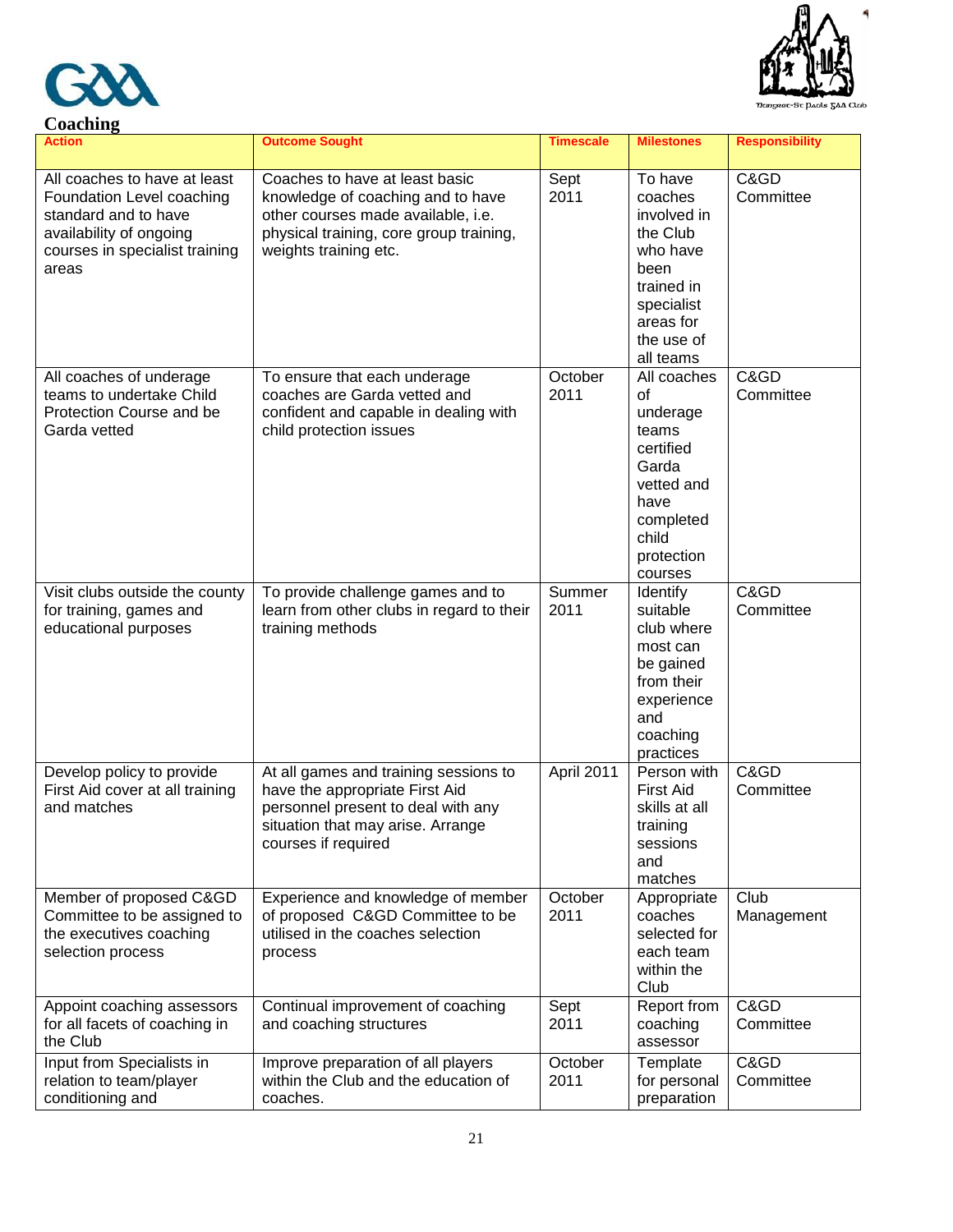



| development                                                                                                             |                                                                                                                                             |                | of each<br>player<br>towards<br>playing                                                                  |                   |
|-------------------------------------------------------------------------------------------------------------------------|---------------------------------------------------------------------------------------------------------------------------------------------|----------------|----------------------------------------------------------------------------------------------------------|-------------------|
| Club-School link in place.<br>Club/School liaison Officers<br>to be appointed.                                          | To cement the relationship between<br>the schools and the Club and ensure<br>that the children are given the<br>opportunity of GAA coaching | Easter<br>2011 | Liaison<br>structure in<br>place in all<br>schools<br>and GAA<br>coaching<br>available at<br>all schools | C&GD<br>Committee |
| Nursery Programme in place<br>for all 4 to 7 year olds                                                                  | To encourage young players to<br>participate in Gaelic Games in a fun<br>and safe environment                                               | March<br>2011  | Nursery<br>programme<br>in place<br>and<br>sufficient<br>coach<br>involvemen<br>t                        | C&GD<br>Committee |
| Go-Games model in place<br>for all U12 players                                                                          | To ensure that all under 12 players get<br>appropriate games in a fun<br>environment that promotes skill<br>development                     | April 2011     | Full<br>participatio<br>n in Go-<br>Games by<br>all under 12<br>players                                  | C&GD<br>Committee |
| Cul Camp held and<br>promoted each year<br>supported by our own club<br>coaches                                         | To give all children in the community<br>the opportunity to be coached in Gaelic<br>Games                                                   | August<br>2011 | Cul Camp<br>in action<br>with Club<br>Coaches to<br>the fore                                             | C&GD<br>Committee |
| Programme of games in<br>place for adult teams,<br>including challenge games<br>with other clubs outside the<br>county. | To ensure that along with the<br>league/championship games that all<br>players get a meaningful program of<br>games                         | Summer<br>2011 | All teams<br>satisfied<br>with the<br>number of<br>games<br>played<br>throughout<br>the year             | C&GD<br>Committee |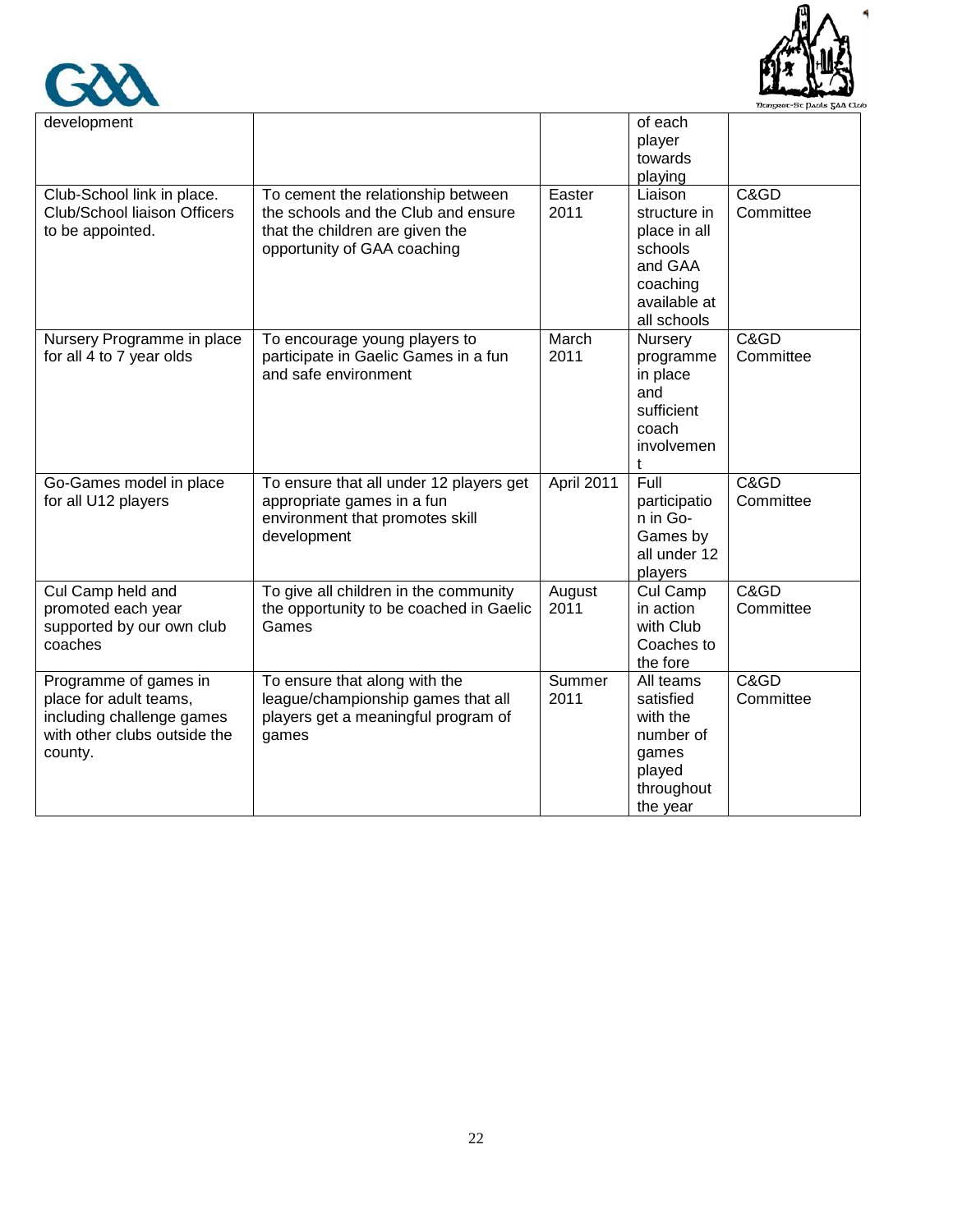



| ncei uninchi                                                                       |                                                                                                                                                                                                  |                                                                                           |                                                                                                        |                                                                |
|------------------------------------------------------------------------------------|--------------------------------------------------------------------------------------------------------------------------------------------------------------------------------------------------|-------------------------------------------------------------------------------------------|--------------------------------------------------------------------------------------------------------|----------------------------------------------------------------|
| <b>Action</b>                                                                      | <b>Outcome Sought</b>                                                                                                                                                                            | <b>Timescale</b>                                                                          | <b>Milestones</b>                                                                                      | <b>Responsibility</b>                                          |
| Appoint Recruitment Officer and<br>establish responsibilities of the<br>role       | Recruiting Officer to recruit players &<br>coaches and to re-recruit ex-players. Also<br>to recruit parents and other members of the<br>community to non games related roles<br>within the Club. | April 2011<br>Role &<br>responsibili<br>ties to be<br>established<br>by<br>Summer<br>2011 | Increase in<br>player, ex-<br>player and<br>parent<br>participation<br>in the Club                     | <b>C&amp;GD Committee</b>                                      |
| Welcome Pack to be given to all<br>newly registered players                        | Give all newly registered players a sense<br>of belonging to the Club while also<br>advertising the Club through the use of the<br>Welcome Pack                                                  | May 2011                                                                                  | All newly<br>registered<br>players to be<br>in<br>possession<br>of some item<br>of Club<br>merchandise | C&GD Committee<br>with assistance<br>from Finance<br>Committee |
| Increase participation of ex-<br>players and current players in<br>coaching        | Recruit former players and current players<br>to coach or manage teams. Utilise the<br>knowledge and experience for coaching<br>and team preparation.                                            | April 2011<br>ongoing<br>process                                                          | Increase in<br>the<br>involvement<br>of players &<br>ex-players<br>as<br>coaches/ma<br>nagers          | <b>C&amp;GD Committee</b>                                      |
| New referees identified and<br>trained at adult level and as<br>'Young Whistlers'. | The Club has sufficient referees at juvenile<br>and adult level                                                                                                                                  | October<br>2011                                                                           | Club has<br>sufficient<br>refereeing<br>representatio<br>n within the<br>county                        | <b>C&amp;GD Committee</b>                                      |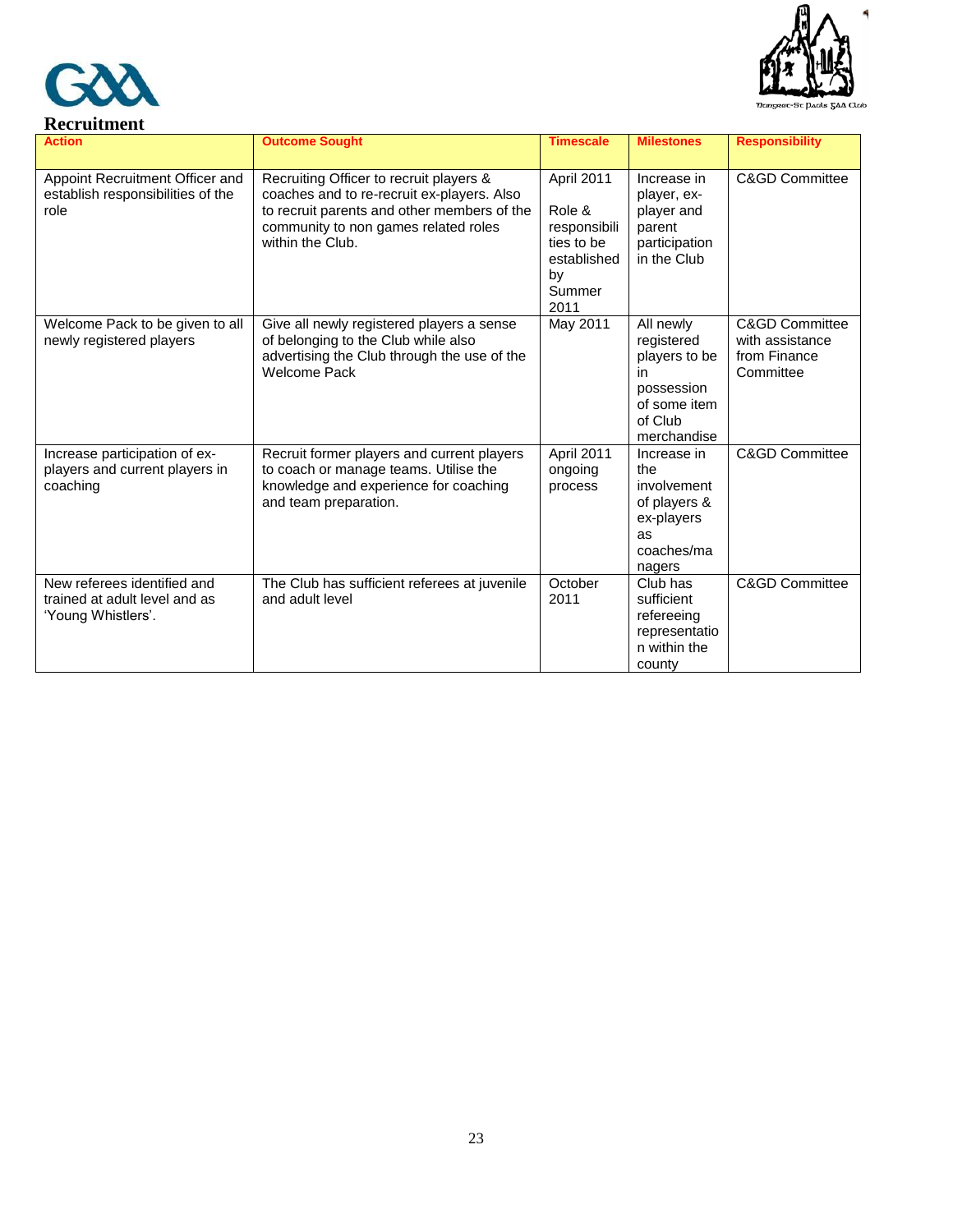



## FINANCE AND FUNDRAISING

### **Aim**

To achieve financial excellence with full transparency within our Club

### **Key Project**

To have funding in place to meet agreed Facilities and Development needs, and to fund additional requirements, in relation to implementing the objectives of the Coaching & Games Development Committee.

### **In 2016 within Mungret St Pauls GAA Club we will be able to say:**

Our Club has done a great job in the finance and fundraising area to support the continued development of our club as well as financing our day to day running costs.

### **Finance and funding**

The Finance and Fundraising sub-committee will be responsible for increasing regular club income and identifying and organizing fundraising activities for the Club. It will provide funding for the delivery of the various projects within the time frame set out by the Facilities sub-committee.

### **Governance**

We will ensure the club complies with the highest accounting and financial regulatory standards. We will do this by ensuring that we:

Have appropriate financial controls in place Protect our assets Always get value for money Have appropriate resources to achieve our aims. Have clear lines of responsibility and accountability throughout the club. Have effective succession management

### **Club Spending**

We will seek value for money in all costs we incur. We will have a clear and transparent process for spending approval.

### **Budgets**

The Finance and Fundraising sub-committee will undertake an analysis of club income and expenditure over recent years and draw up realistic budgets for 2011 and onwards.

### **Increasing Regular Club Income**

### *Weekly Lotto*

We plan to increase the lotto sales in 2011 by increasing door to door sales and promoting sales in local shops. We will also consider staging the weekly draw in alternative locations.

### *Mackey Draw*

We will actively encourage new participants.

We intend to maintain our other regular income generators, e.g. Energizer disco etc.

### *Sponsorship Policy*

In this challenging climate for business we shall address the issue of sponsorship and formulate a clear sponsorship policy for the club going forward.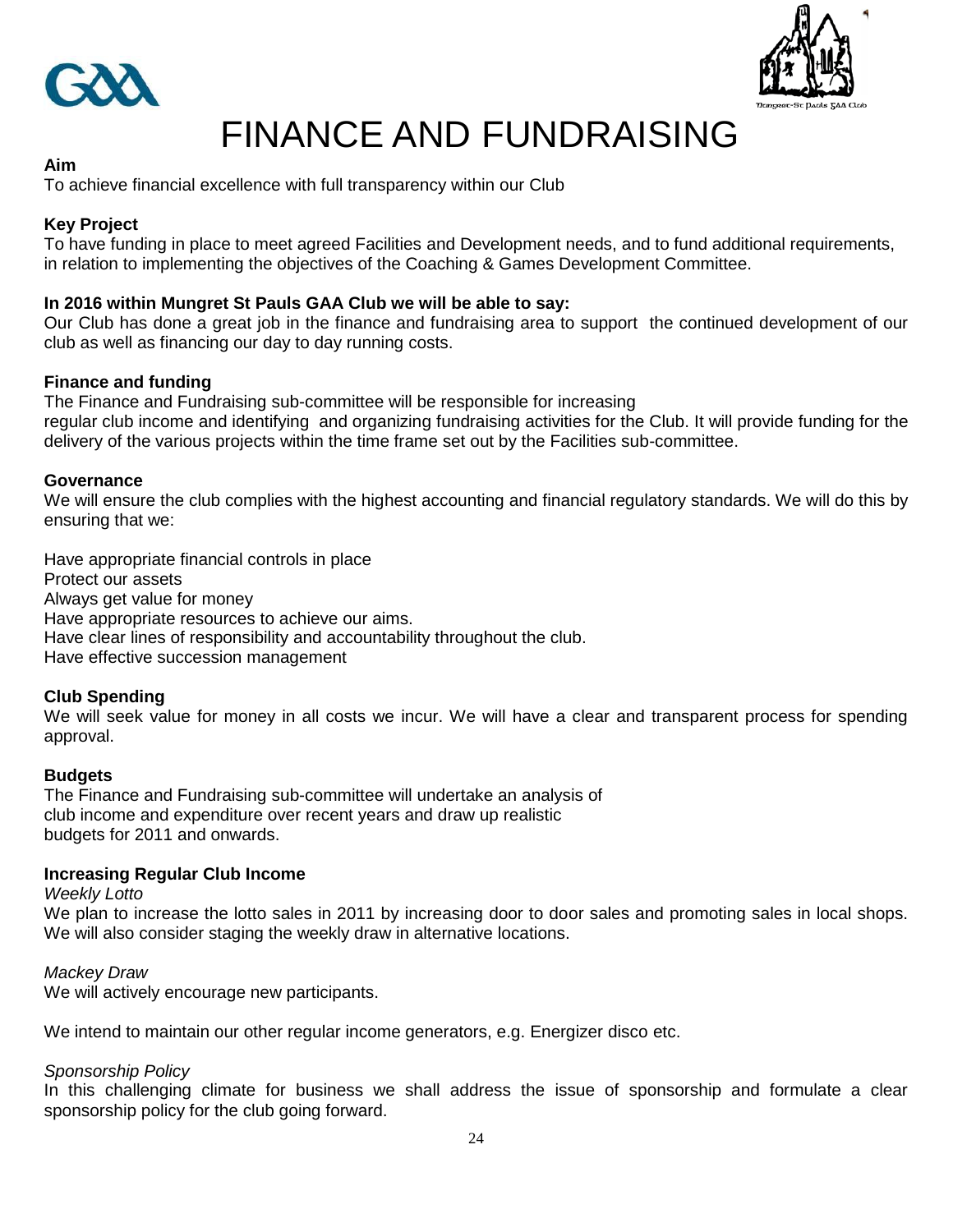



### **Grants and Tax Exemptions**

We will explore any opportunities in this area and obtain a full knowledge of the processes and procedures for obtaining same.

### **Fundraising**

While the Camogie, Ladies Football, Juvenile & Senior sections of the Club will continue their existing fundraising activities, we will establish a special group, to include non members of the Finance sub-committee, to identify and organise special fundraising events to help fund projects, identified by the Facilities sub-committee, which will be of benefit to all sections of the Club.

We will involve new people in our fundraising efforts thereby spreading the workload more evenly. We will also prepare an annual calendar of fundraising events across all parts of the Club to ensure that fundraising activities of the various sections do not clash.

| <b>Action</b>                         | <b>Outcome Sought</b>                     | <b>Timescale</b> | <b>Milestones</b> | <b>Responsibility</b>    |
|---------------------------------------|-------------------------------------------|------------------|-------------------|--------------------------|
| Fundraising<br>Finance<br>and         | To organise and oversee the preparation   | February         | After<br>AGM      | <b>Structures</b><br>&   |
| Committee appointed by the            | of accounts and fundraising in the Club   | 2011             | have              | Admin<br>Group           |
| <b>Club Executive</b>                 |                                           |                  | Committee in      | (Management              |
|                                       |                                           |                  | place             | Committee)               |
|                                       |                                           |                  |                   |                          |
| Prepare annual budgets.               | To help the Club prepare for the year     | 2011             | 2011 Budget       | <b>Club Treasurers</b>   |
|                                       | ahead and to help plan for fundraising    |                  | by March          | & Club                   |
|                                       | events                                    |                  | 2011.End of       | Chairpersons             |
|                                       |                                           |                  | previous year     |                          |
|                                       |                                           |                  | thereafter.       |                          |
| Club accounts audited each            | To ensure best practice is followed       | Audit            | Annual            | Club Treasurer           |
| year                                  |                                           | annually by      | Accounts          |                          |
|                                       |                                           | end              | prepared in       |                          |
|                                       |                                           | November         | advance of        |                          |
|                                       |                                           |                  | Audit             |                          |
|                                       |                                           |                  | deadline.         |                          |
| Increase Lotto Sales                  | Double ticket sales (from 500 to 1000).   | <b>July 2011</b> |                   | F&F Committee            |
|                                       |                                           |                  | tickets/week      |                          |
|                                       |                                           |                  | by Mar 2011       |                          |
| <b>Explore Grants/Tax Exemptions</b>  | Be familiar with all aspects of obtaining | August 2011      | Present<br>to     | <b>F&amp;F Committee</b> |
|                                       | grants and tax exemptions.                |                  | Club Meeting      |                          |
|                                       |                                           |                  | April 2011.       |                          |
| Two major fundraising events          | Events to be planned well in advance.     | May/Nov          | Present plans     | <b>F&amp;F Committee</b> |
| e.g. 10K Run,<br>each year            |                                           | annually         | Club<br>to        |                          |
| Greyhound<br><b>Benefit</b><br>Night, |                                           |                  | Meeting           |                          |
| Fashion Show etc.                     |                                           |                  |                   |                          |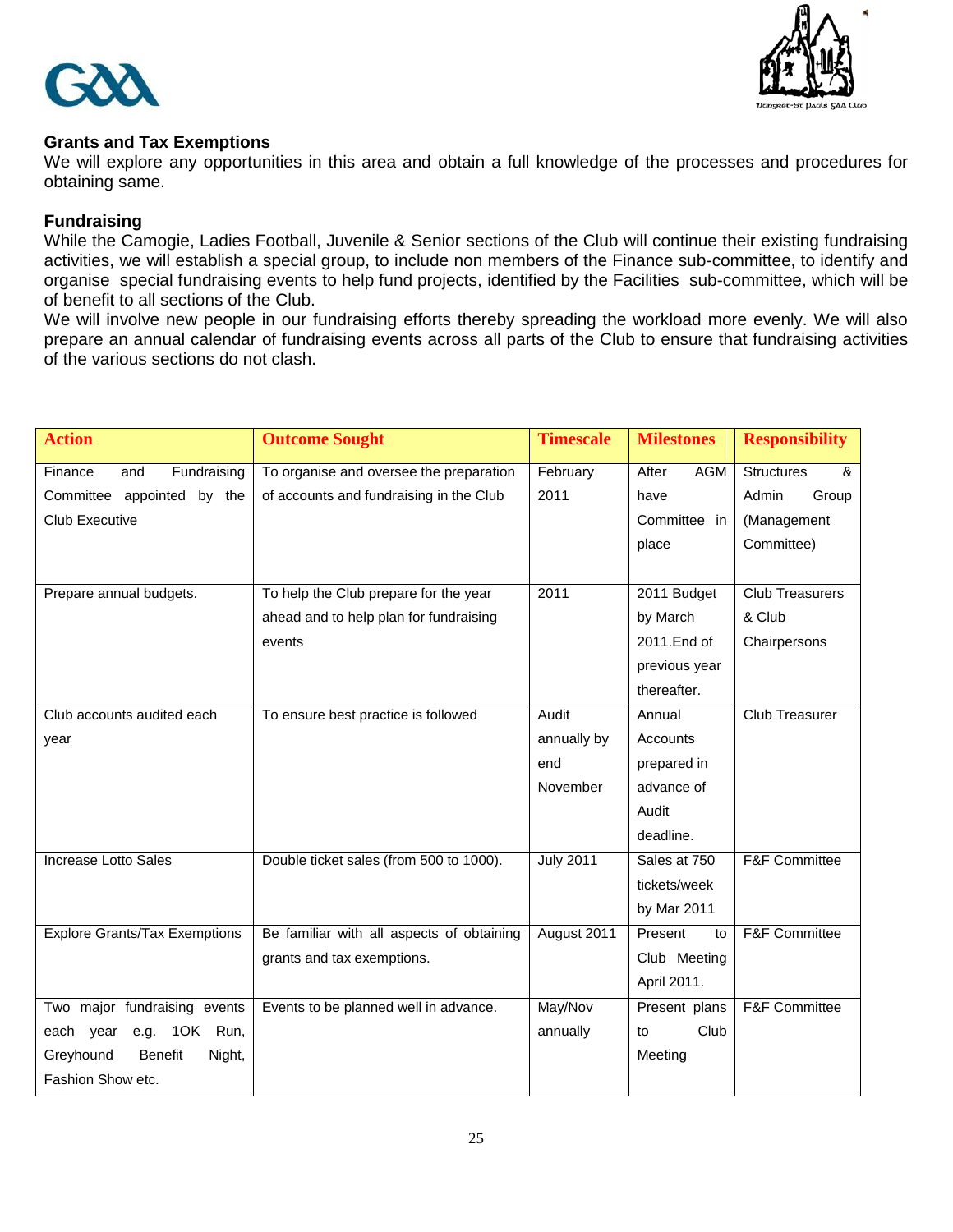

٩



|                               |                                               |            |                      | DUDSROT-ST DAUG SAA CUM  |
|-------------------------------|-----------------------------------------------|------------|----------------------|--------------------------|
| Policy on sponsorship         | defined<br>sponsorship<br>policy<br>A<br>club | May 2011   | Present<br>to        | <b>F&amp;F Committee</b> |
|                               | (covering all aspects including pitch         |            | Club Meeting         |                          |
|                               | signage, scoreboard ,players gear and         |            | April 2011           |                          |
|                               | events etc)                                   |            |                      |                          |
| Mackey Draw                   | Increase subscribers by 33 to 300.            | Feb 2011   | Subscribers at       | <b>F&amp;F Committee</b> |
|                               |                                               |            | 300                  |                          |
| Family Funday                 | Annual day for kids / adults in parish        | 2011       | Select date by       | F&F Committee            |
|                               |                                               |            | March 2011           |                          |
| <b>Fundraising Calendar</b>   | Calendar of Club Events for 2011              | April 2011 | Present to           | F&F Committee            |
|                               |                                               |            | Club Mgt April       |                          |
|                               |                                               |            | 2011                 |                          |
| Improve use of the Bar /Hall  | Generate more funds from the facility.        | 2011       | New F&F              | <b>F&amp;F Committee</b> |
|                               |                                               |            | committee to         |                          |
|                               |                                               |            | explore              |                          |
|                               |                                               |            | options during       |                          |
|                               |                                               |            | 2011                 |                          |
| Collection of Membership Fees | Ensure all members have paid their            | May        | Complete             | Membership               |
|                               | Membership fees                               | annually   | Database<br>of       | Sub-committee            |
|                               |                                               |            | current              |                          |
|                               |                                               |            | <b>Members</b><br>by |                          |
|                               |                                               |            | April 2011           |                          |
|                               |                                               |            |                      |                          |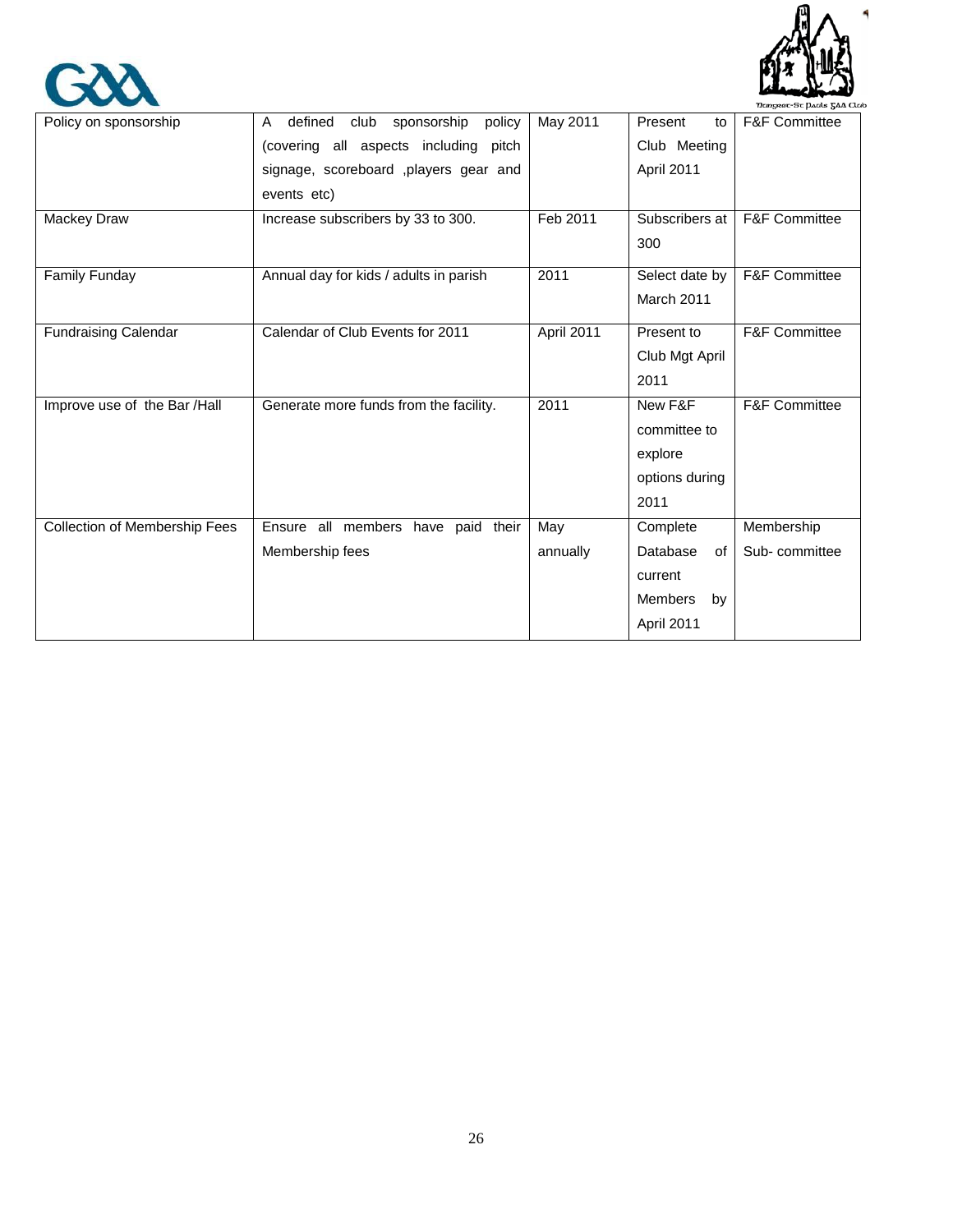



## FACILITIES AND DEVELOPMENT

### **Aim:**

To provide top class playing, training, spectator and social facilities for all our members and for the use of others who visit our club or use the facilities.

### **Key Project:**

To develop a 3G all weather pitch with flood lighting.

### **In 2016 Mungret St. Pauls GAA club will be able to say:**

"We have improved our facilities in Mungret St. Pauls over the past few years by working hard and ensuring we derived an acceptable return for our investments. Our players, members and visitors whether involved in Hurling, Football, Camogie, Ladies Football or social visitors now enjoy the very best facilities in the area on and off the pitch".

It is now acknowledged that we in Mungret St. Pauls need to upgrade and expand our facilities to cater for the ever growing needs of a population that has increased dramatically over the last number of years. We now have a development and facilities committee in place to plan and oversee projects.

We have looked at short term, medium term and long term projects over the next 5 years.

### **In the short term we are looking at projects such as:**

- External toilets at the rear of the dressing rooms in the main pitch
- External toilets in the village pitch
- Provide a proper surface in the Ball Alley
- Provide a rail at the club house side of the juvenile pitch
- Improve flood fighting in the village pitch
- Layout new sand based pitch and install goal nettings
- Erect fence parallel to roadway to provide greater security.
- Review security arrangements at the club grounds to ensure suitable precautions are in place to secure club property e.g. consider installation of security gates and CCTV.
- Develop a permanent Club shop at the main club grounds.

### **In the medium term we will be looking at the following:**

- Children's play area
- Walking and Cycling Facilities around perimeter of grounds
- Tarmac and mark out parking area around club house and dressing rooms
- Provide terracing for spectators in area between juvenile pitch and adult pitch

### **In the longer term we will be looking at the following:**

- 3 G all-weather pitch with flood lighting
- To build an extension to the club house.

It is accepted that some of these projects involve serious financial outlay, however with all four aspects of the club working together over the next 5 years there is no reason why all of these projects cannot be attained.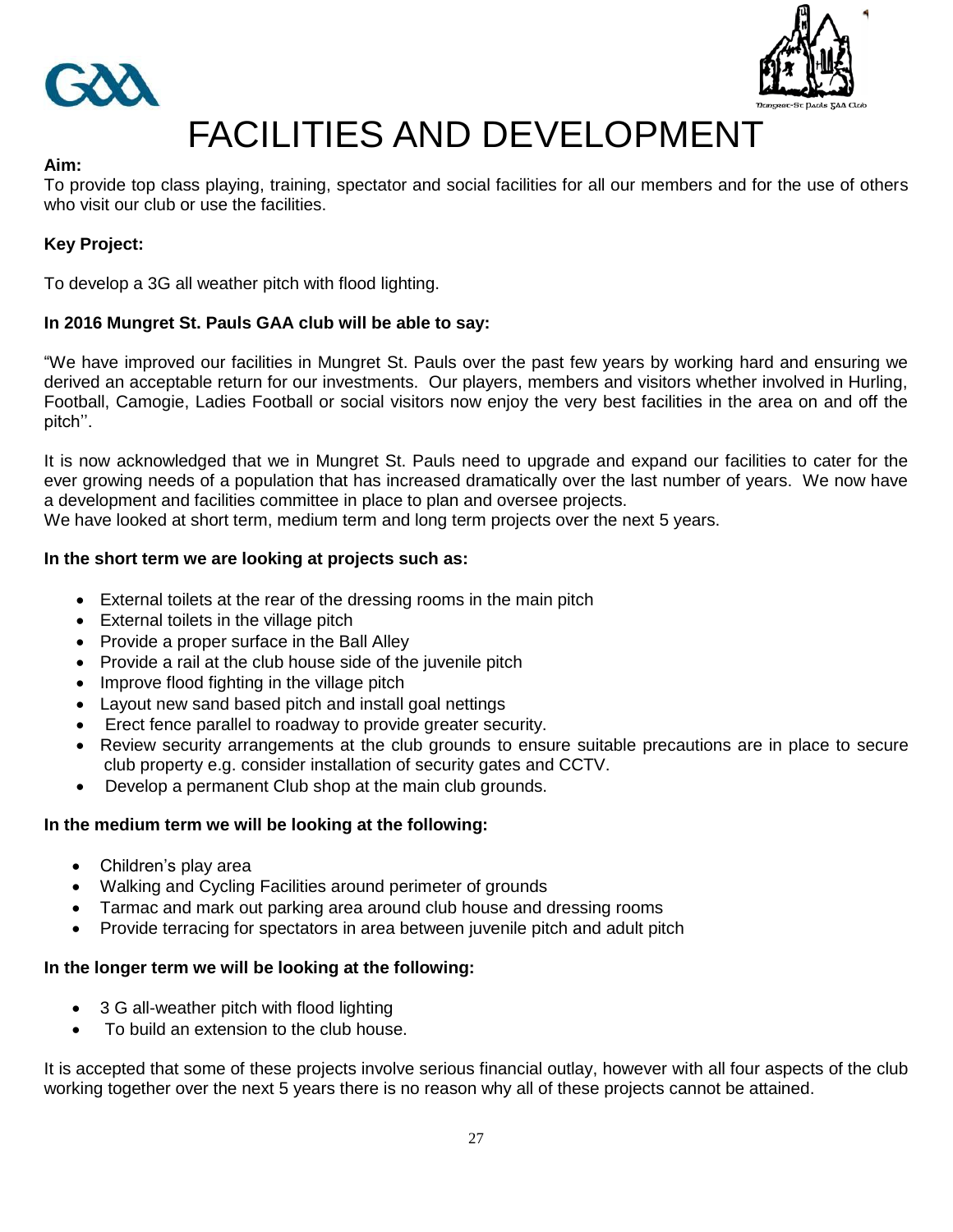



| <b>Action</b>                                                    | <b>Outcome</b>                                                                                                                                                                   | <b>Timescale</b> | <b>Milestone</b>                                                 | <b>Responsibility</b>                             |
|------------------------------------------------------------------|----------------------------------------------------------------------------------------------------------------------------------------------------------------------------------|------------------|------------------------------------------------------------------|---------------------------------------------------|
| Erect toilet in village<br>pitch                                 | Improve facilities for<br>players and<br>spectators                                                                                                                              | April 2011       | Get prices and<br>design Feb 28th<br>2011                        | Facilities and<br>Development<br>Committee        |
| Improve signage at<br>entrance to club                           | Make more people<br>aware of club. Give<br>the club better<br>visibility through<br>signage on<br>boundary wall - to<br>include club lotto<br>and other relevant<br>information. | May 2011         | Approach sponsors<br>Feb 28th 2011                               | <b>Facilities and</b><br>Development<br>Committee |
| "Slow Down" signs<br>on approach to<br>entrance at club<br>house | To improve safety of<br>patrons exiting club                                                                                                                                     | April 2011       | Approach Limerick<br>Co. Council by<br>31/3/2011                 | Facilities and<br>Development<br>Committee        |
| Improve Ball alley<br>(floor base)                               | To improve facilities<br>and make it more<br>user friendly                                                                                                                       | April 2011       | Consultation and<br>prices to be<br>obtained by the<br>31/3/2011 | <b>Facilities and</b><br>Development<br>Committee |
| Signage in village<br>Pitch "Private<br>Property"                | To prevent pitch<br>being used for anti<br>social behaviour<br>purposes                                                                                                          | May 2011         | Approach Mungret-<br>regional soccer club<br>before 28/2/2011    | Facilities and<br>Development<br>Committee        |
| Improve flood<br>lighting in 'old' pitch                         | To enable pitch be<br>used more at night<br>time                                                                                                                                 | March 2011       | Get prices by<br>28/2/2011                                       | Facilities and<br>Development<br>Committee        |
| Provide a rail at club<br>house side of<br>juvenile pitch        | To provide Safety<br>for players and to<br>keep spectators off<br>pitch                                                                                                          | June 2011        | To examine<br>implications by<br>31/3/2011                       | <b>Facilities and</b><br>Development<br>Committee |
| Erect fence along<br>roadway                                     | To make club<br>grounds more<br>secure to make<br>grounds more safe<br>for young<br>participants                                                                                 | May 2011         | Get prices to finalise<br>plans 28/2/2011                        | Facilities and<br>Development<br>Committee        |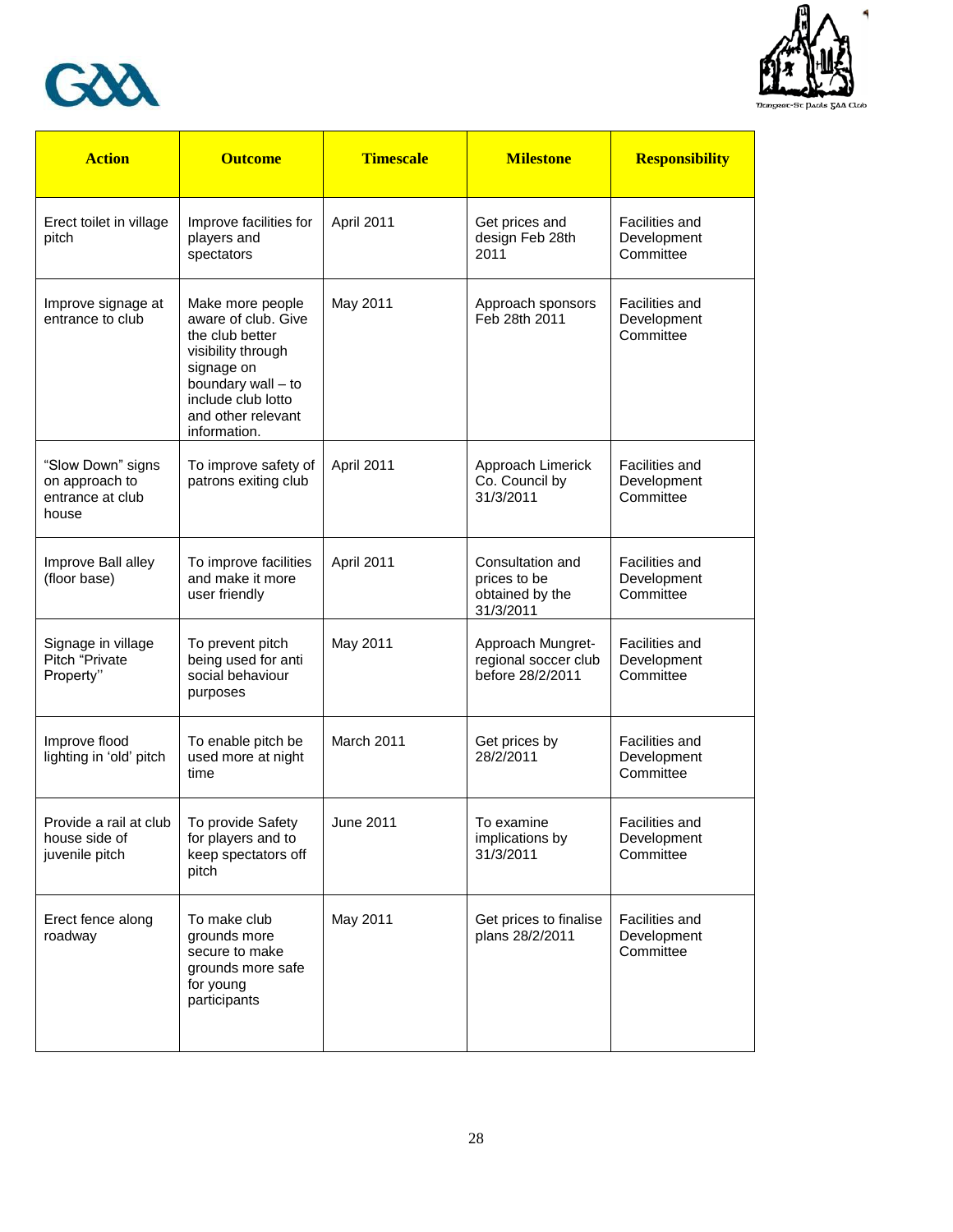



| Review<br>security<br>arrangements at the<br>grounds<br>club<br>to<br>suitable<br>ensure<br>precautions are in<br>place to secure club<br>property<br>e.g.<br>consider installation<br>of security<br>gates<br>and CCTV. | To ensure that club<br>property is suitably<br>protected from<br>vandalism etc.                          | <b>June 2011</b>                                    | Security to be<br>reviewed and<br>recommendation<br>made to<br>Management<br>Committee             | Facilities and<br>Development<br>Committee        |
|--------------------------------------------------------------------------------------------------------------------------------------------------------------------------------------------------------------------------|----------------------------------------------------------------------------------------------------------|-----------------------------------------------------|----------------------------------------------------------------------------------------------------|---------------------------------------------------|
| Layout new sand<br>based pitch and<br>provide netting<br>behind goals                                                                                                                                                    | To enable better<br>use of pitch                                                                         | April 2011                                          | Work to be<br>completed by<br>30/4/2011                                                            | <b>Facilities and</b><br>Development<br>Committee |
| To provide walking<br>and cycling facilities<br>around perimeter of<br>Club grounds                                                                                                                                      | To provide healthy<br>exercise for club<br>members                                                       | May 2011                                            | Explore grants<br>available get costing<br>for same $-$<br>30/4/2011                               | Facilities and<br>Development<br>Committee        |
| To provide<br>Children's play area<br>within Club grounds                                                                                                                                                                | To enable facilities<br>be used by parents<br>and young children                                         | June 2012                                           | Explore Insurance<br>implications and<br>planning<br>requirements and<br>get costings<br>28/2/2012 | Facilities and<br>Development<br>Committee        |
| Develop<br>a<br>Club<br>permanent<br>shop at the<br>main<br>Club grounds.                                                                                                                                                | To facilitate the sale<br>of club<br>merchandise/Lotto<br>tickets etc.                                   | November 2011                                       | Plan and costings to<br>be submitted to<br>Club Management<br>C'tee by June 2011                   | Facilities and<br>Development<br>Committee        |
| Tarmac and mark<br>out parking area<br>around club house                                                                                                                                                                 | To make better use<br>of facilities                                                                      | September 2012                                      | To get costing etc<br>31/8/2011                                                                    | Facilities and<br>Development<br>Committee        |
| External toilets at<br>rear of dressing<br>rooms                                                                                                                                                                         | To provide toilet<br>facilities for patrons<br>at games                                                  | September 2011                                      | Planning to be<br>sought by 30/6/2011                                                              | Facilities and<br>Development<br>Committee        |
| To provide terracing<br>for spectators in<br>area between<br>juvenile pitch and<br>adult pitch                                                                                                                           | To improve<br>spectator facilities at<br>matches                                                         | January 2012                                        | To get prices and<br>planning 21/10/2011                                                           | Facilities and<br>Development<br>Committee        |
| Bi-annual Health &<br>Safety Audit of all<br>club facilities to be<br>conducted by a<br>suitably qualified<br>professional                                                                                               | <b>Ensure that Club</b><br>complies with<br>relevant Health &<br>Safety legislation<br>and Best Practice | Next Audit to be<br>conducted by 30th<br>Sept. 2012 | Audit Report to be<br>presented to<br>Management<br>Committee by 31st<br>Oct 2012                  | <b>Facilities and</b><br>Development<br>Committee |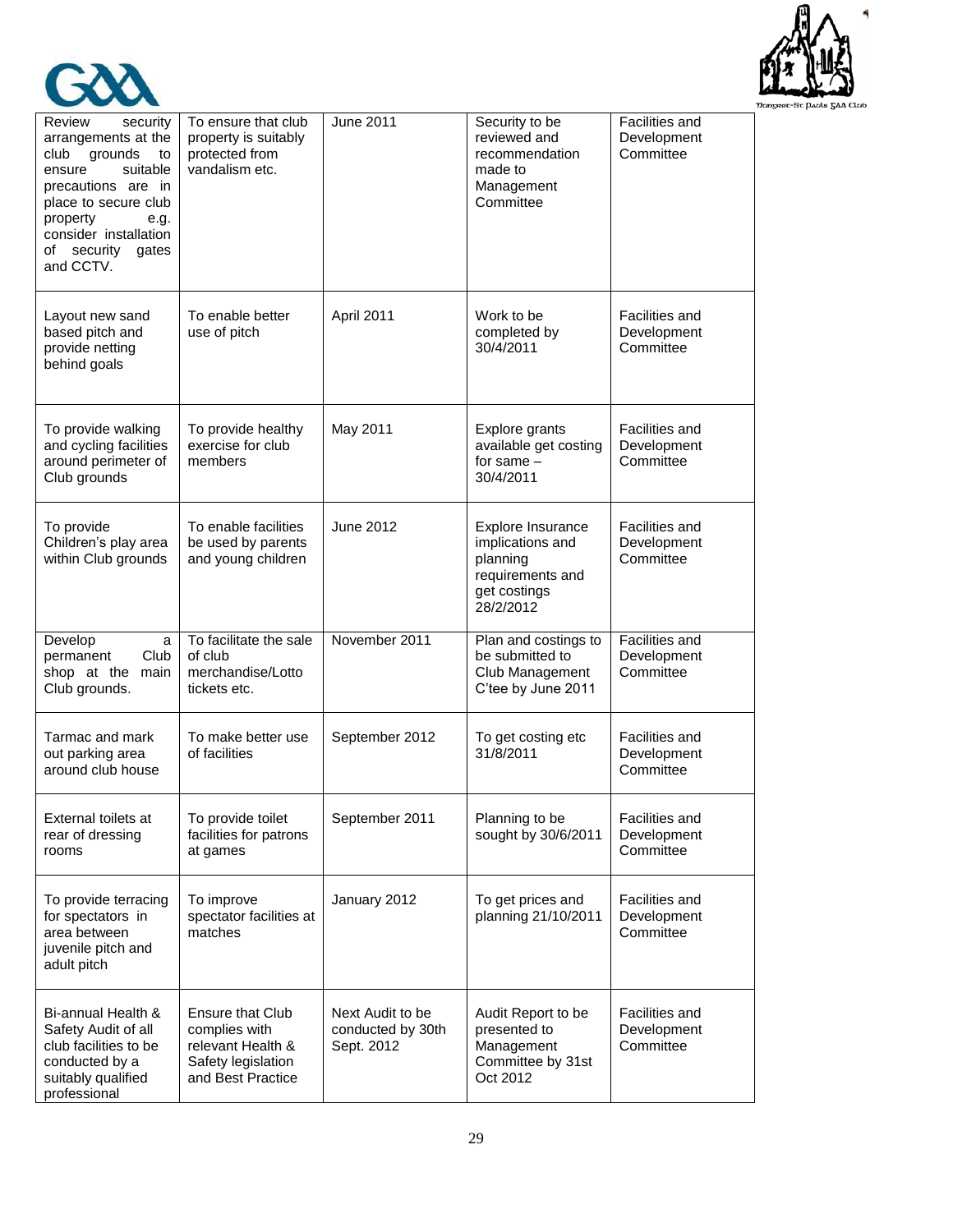



| To build Astro Turf<br>pitch and flood light<br>ıt.<br>Re-orientate Hurling<br>Wall.                                  | To provide extra<br>facilities for club<br>members-Reducing<br>the requirements to<br>use other club.<br>facilities at a cost to<br>the club | <b>April 2013</b> | Planning to be<br>submitted by<br>30/9/2011               | Facilities and<br>Development<br>Committee |
|-----------------------------------------------------------------------------------------------------------------------|----------------------------------------------------------------------------------------------------------------------------------------------|-------------------|-----------------------------------------------------------|--------------------------------------------|
| Build extension to<br>club house<br>incorporating gym,<br>shop, kitchen, cafe,<br>equipment room<br>and meeting room. | To improve facilities<br>for club members                                                                                                    | February 2014     | Planning to be<br>submitted and get<br>costings 30/6/2012 | Facilities and<br>Development<br>Committee |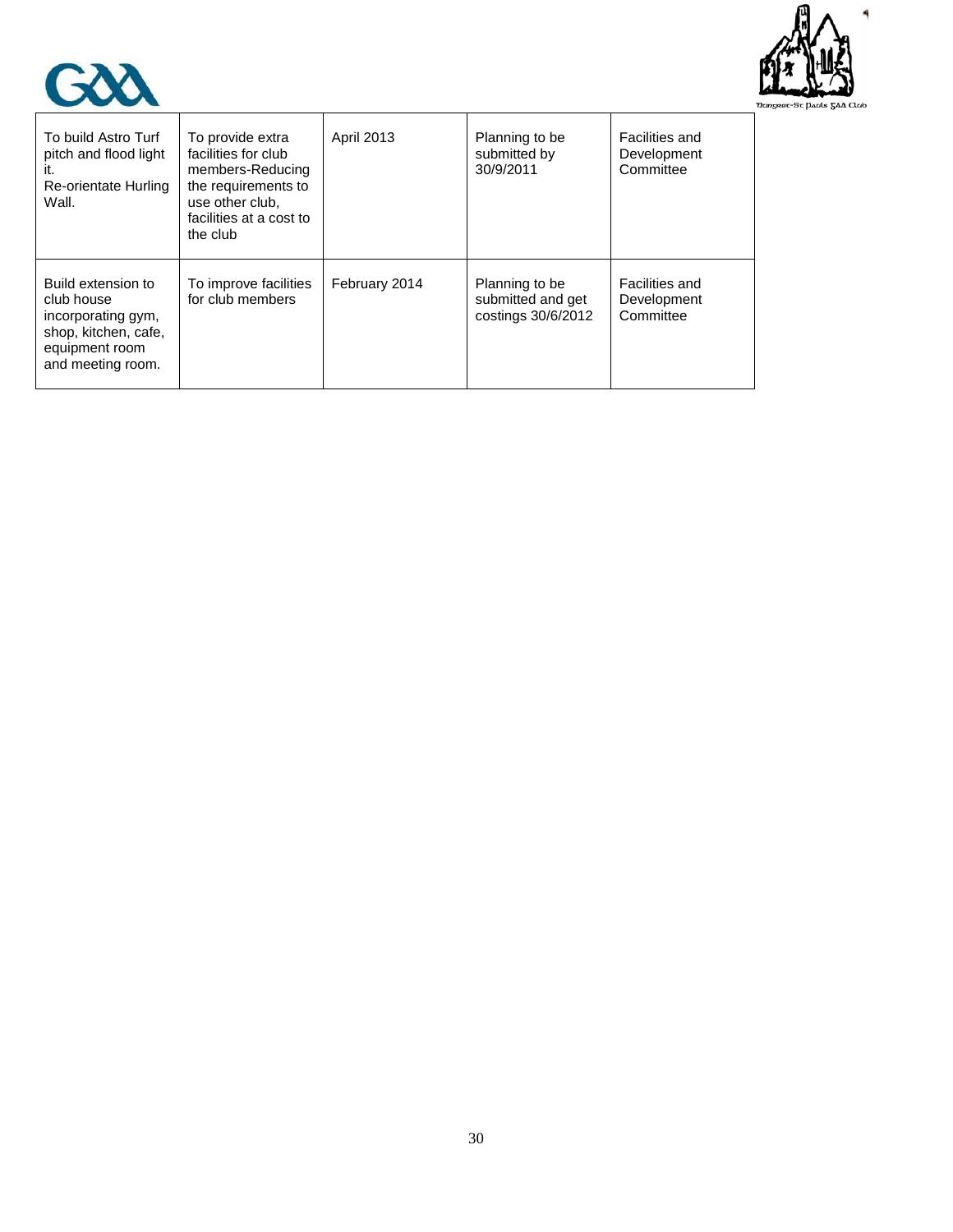



## COMMUNICATION, PR & CULTURE

### **Purpose**

To continuously improve the profile of the Club in the community.

### **Our Goal**

We aim to ensure that Mungret St. Pauls GAA Club, at senior and juvenile level, for hurling, football and camogie, for boys and girls, has the highest profile possible within the community. We will use all available means to promote our facilities and activities in order to present ourselves in the most attractive and positive manner possible.

### **PRO Function**

The club currently comprises of four different sections, namely the Senior Club, the Juvenile Club, the Camogie Club and the Ladies" Football Club. These sections have traditionally operated independently of each other. The new strategy calls for much tighter cohesion between the sections, and as a consequence our messaging to the community will change accordingly.

### **Club Website and Internet Presence**

We will continue to expand the club website to cover the following additional functions:

- Include a separate page for every team that the Club fields, across all age groups. This will give the players themselves the opportunity to contribute to generating content. This may entail a redesign to the Club website, but we will look at ways of implementing this.
- Add extra content such as player profiles, consistent with the Club"s child protection policies.
- Links to Facebook and Twitter sites.
- Monitor site traffic more closely, and understand what events and activities lead to increased or decreased numbers of visits to the site.

In relation to Facebook and Twitter, our objective is to set up Facebook and Twitter sites that are used and updated by every member of the Club who uses these sites.

### **Club and Community Events**

We will organise and promote community-based events that develop and improve our profile in the community. These events are particularly important in light of the fact that all sections of the Club can participate. Examples of this are:

- Club registration: Going forward we will propose that a common club registration night be organised for all sections of the club, starting in 2011. This sends out a clear message that the club is open and available to boys and girls in the community, even if the activities are being organized separately for the time being. It is also important that the club considers the question of the registration calendar, which currently runs from January to December.
- Club Day: The club has organized a successful Club Day on each of the last two summers, to mark the annual GAA Lá na gClub. This event is a great opportunity for the club to reach out to the community, and the PR sub-committee will use this event to market and to promote the Club.
- Although Scór has been somewhat in decline in recent years, it is still an important event, and in particular it gives an added outlet for Club members to display their talents. It is the objective of the Club henceforth to look for opportunities for Club members to participate in Scór, and thereby to give us another means of increasing our relevance to the community at large.

 $\bullet$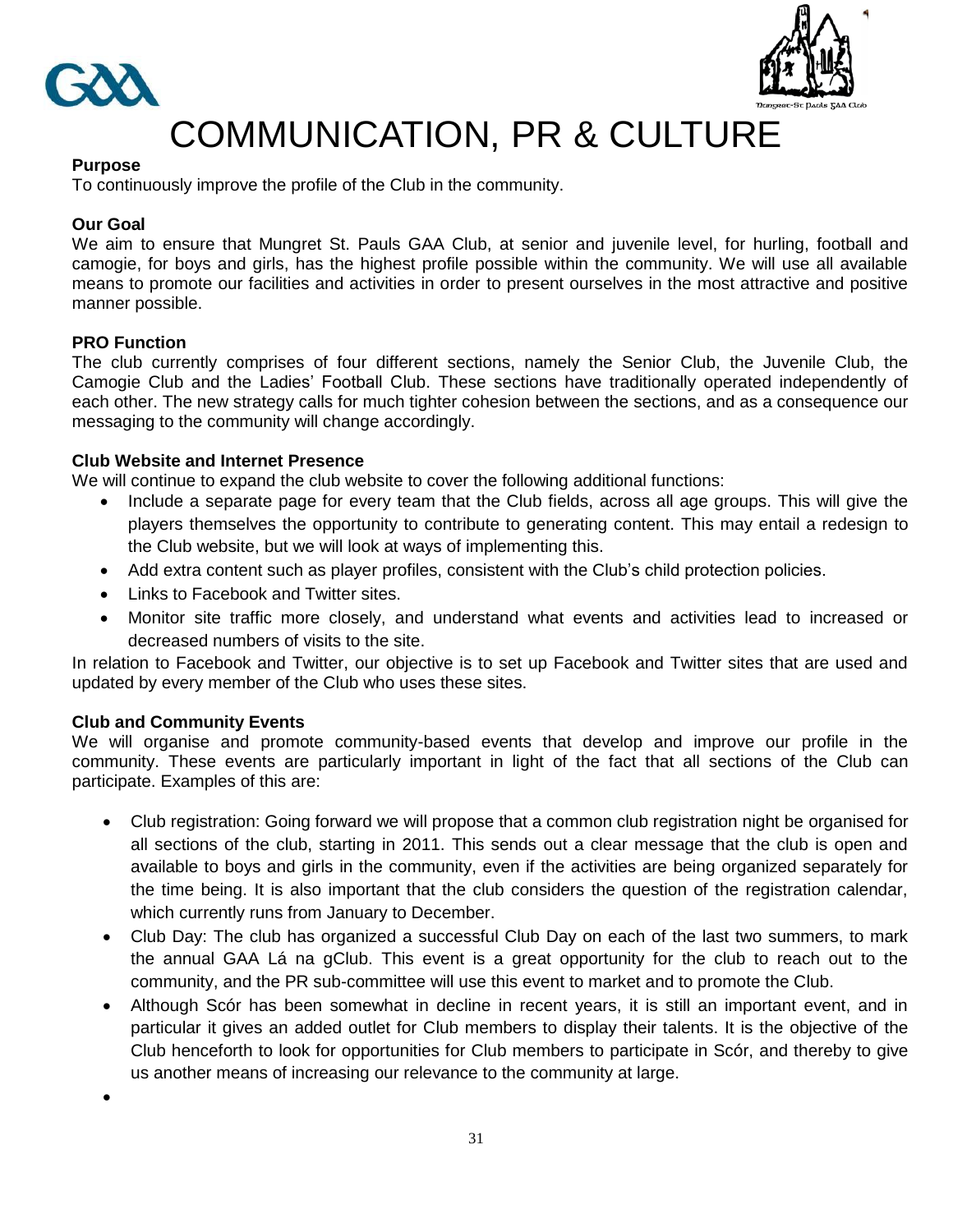



- Tea and coffee at training. This initiative was started in 2010 to cater for parents who are dropping children at training, and to encourage parents to stay on the Club premises for the duration of training. We intend to develop and sustain this activity throughout 2011.
- Schools Liaison. This is a particularly critical role in the Club, and we have the possibility of greatly increasing our visibility and impact in the schools by approaching them as a single entity, rather than as individual Juvenile, Camogie and Ladies Football Clubs. Throughout 2011 the PR & Comms subcommittee will develop a "Welcome Pack" for distribution to the schools in September 2011, and will work to keep the schools informed of training times and Club activities through school visits and the school noticeboard. We will also co-ordinate the activities of coaches who in the past have visited the schools and have contributed to football and hurling training sessions.

### Media

The PR & Comms sub-committee will continue to fulfill the traditional PRO function of submitting content, in the form of notes, match reports and photos, to local media. The difference in the future is that, by managing the content we submit through one channel rather than four, we make sure that we prioritize the most important news across the four sections in any given week.

Furthermore, we have published a glossy A4 newsletter for each of the last 2 years (2010 and 2009), which has been dropped through the letterbox of every house in the area. This delivery has taken place in May. This newsletter has been very well received, and we now plan to issue it twice a year. We will also look at the possibility of generating an e-magazine using the same publishing tools, for distribution solely by electronic means (email, web download, etc).

|                | <b>Action</b>                                                                                                                                                            | <b>Outcome</b><br><b>Sought</b>                                                                                                                                                                                             | Purpose/Comment                                                                                                                                                                                                                                                                                                                   | Timescale                                                          | <b>Milestone</b>                                                                                                                                                                                        | <b>Responsibility</b>        |
|----------------|--------------------------------------------------------------------------------------------------------------------------------------------------------------------------|-----------------------------------------------------------------------------------------------------------------------------------------------------------------------------------------------------------------------------|-----------------------------------------------------------------------------------------------------------------------------------------------------------------------------------------------------------------------------------------------------------------------------------------------------------------------------------|--------------------------------------------------------------------|---------------------------------------------------------------------------------------------------------------------------------------------------------------------------------------------------------|------------------------------|
| 1              | That the various<br>juvenile sections of<br>the club have a<br>common registration<br>night, and expand<br>registration to cater<br>for "back to school"<br>in September | All camogie,<br>football, hurling<br>and ladies<br>football players<br>are registered<br>at the same<br>event in<br>January.<br>Furthermore,<br>we seek to<br>repeat the<br>exercise when<br>new kids join in<br>September. | <b>Croke Park structures</b><br>dictate that the clubs<br>are run separately.<br>The purpose of this<br>proposal is to create<br>at least one event<br>where all sections of<br>the club come<br>together.<br>We also need to send<br>a consistent message<br>re registration to new<br>children who join<br>when schools return. | Agreed in<br>advance of<br>registration<br>night, February<br>2011 | Proposal<br>circulated to all<br>juvenile<br>committees for<br>discussion before<br>last regular 2010<br>committee<br>meetings.                                                                         | Juvenile Club<br><b>PRO</b>  |
| $\overline{2}$ | PRO officers to work<br>with lead coaches to<br>generate match<br>reports for Club<br>website                                                                            | A match report<br>is written for<br>every match<br>played                                                                                                                                                                   | As well as generating<br>additional content for<br>the website and<br>newspapers, this<br>activity will create a<br>written record of our<br>match involvement.<br>Some suggestions for<br>pursuing this:<br>Get<br>$\bullet$<br>players/children<br>to write match<br>reports                                                    | To be carried<br>out throughout<br>2011                            | PROs to have<br>$\bullet$<br>contact points<br>for each team<br>as soon as<br>coaching<br>teams are<br>ratified at<br>AGM's - Feb<br>2011<br>PROs to have<br>$\bullet$<br>a fixtures list<br>from every | All PROs and<br>lead coaches |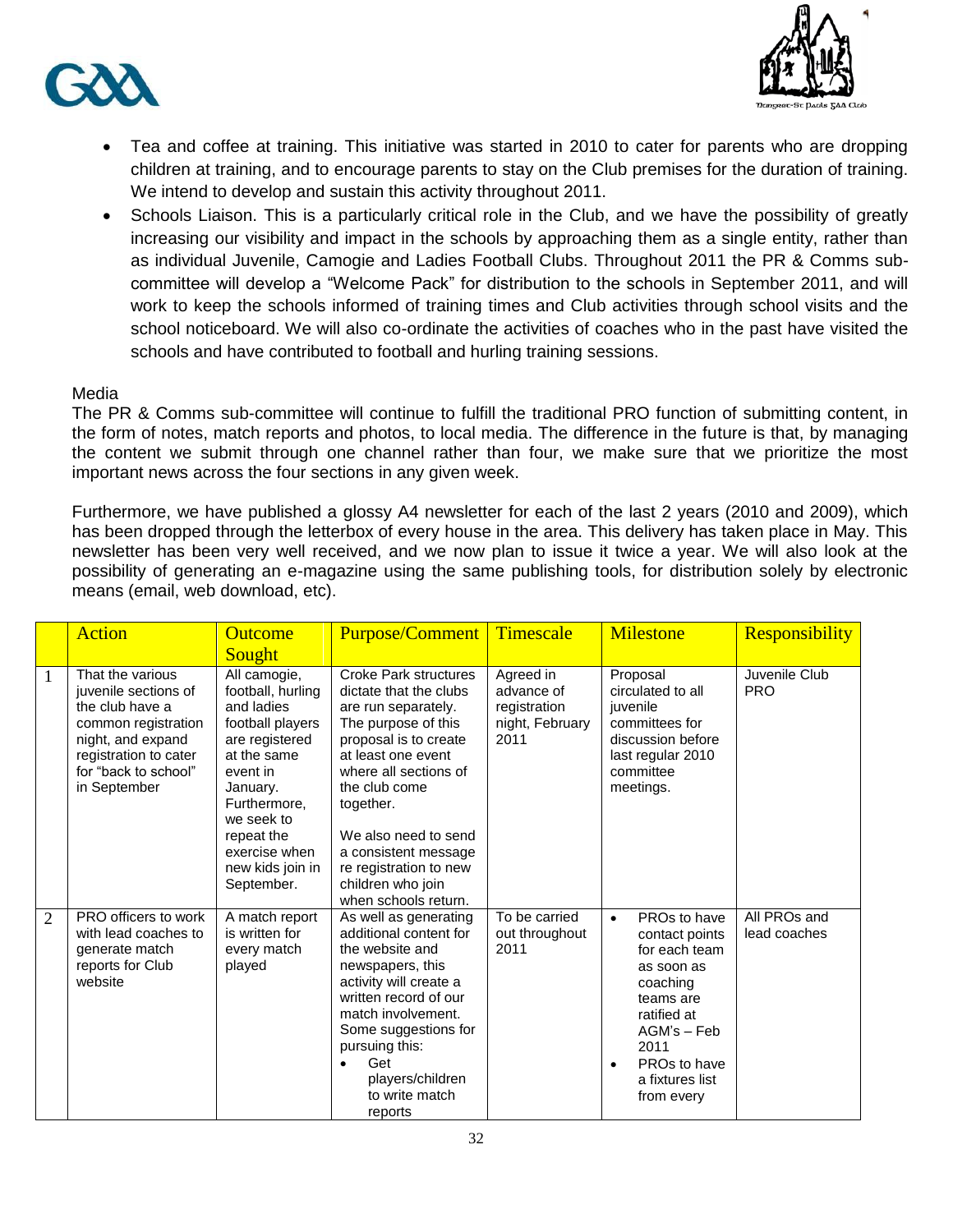



| 3              | Create "goodies" to<br>distribute on school                                                                                           | School Liaision<br>officers (SLO)                                                                                                                                                                             | PROs to have a<br>$\bullet$<br>contact for each<br>team<br>PROs to be<br>$\bullet$<br>proactive in<br>taking up brief<br>mach reports<br>over the phone<br>Greater visibility,<br>more excitement                       | "Goodies" to be<br>ready in                                                              | team by 1<br>March 2011<br>Agreement from<br>juvenile                                                    | All PROs and<br><b>SLOs</b> |
|----------------|---------------------------------------------------------------------------------------------------------------------------------------|---------------------------------------------------------------------------------------------------------------------------------------------------------------------------------------------------------------|-------------------------------------------------------------------------------------------------------------------------------------------------------------------------------------------------------------------------|------------------------------------------------------------------------------------------|----------------------------------------------------------------------------------------------------------|-----------------------------|
|                | visits - possibly<br>expand this into a<br>Welcome Pack for<br>schools                                                                | to distribute<br>welcome<br>packs,<br>pens/pencils<br>etc                                                                                                                                                     | generated when<br>someone from<br>Mungret St. Pauls<br>GAA visit St.<br>Nessans, St. Pauls or<br>the Gaelscoil                                                                                                          | advance of<br>next SLO<br>school visits,<br>welcome pack<br>to be ready for<br>Sept 2011 | committees and<br>sign-off from<br>treasurers                                                            |                             |
| 4              | School notice boards<br>to be positioned and<br>refreshed regularly                                                                   | Bi-weekly<br>updates to<br>school notice<br>boards                                                                                                                                                            | Confirm that we have<br>a dedicated notice<br>board in each school.<br>Provide better<br>communication to<br>parents & kids<br>through the schools.                                                                     | March 2011                                                                               | PROs and SLOs<br>for each section<br>communicate and<br>agree how to<br>approach this by<br>mid-February | All PROs, SLOs              |
| 5              | Investigate the level<br>of interest in the<br>Club in participating<br>in Scór                                                       | That we have a<br>liaision with<br>Scór, we know<br>Scór's activities<br>and we can<br>direct people<br>who are<br>interested in<br>participating.<br>Any relevant<br>info to be<br>added to Club<br>website. | Investigate how we<br>can raise the profile of<br>Scór within the Club.                                                                                                                                                 | April 2011                                                                               | April 2011                                                                                               | PRO Committee               |
| 6              | Investigate the level<br>of interest within the<br>Club for changing<br>the name of the Club<br>to reflect the area<br>that we serve. | See if<br>members think<br>this is<br>necessary                                                                                                                                                               | The PR sub-committee<br>feel that it would not be<br>possible to make<br>recommendations on<br>this suggestion without<br>consulting the<br>members. It is<br>worthwhile gauging the<br>feeling in the Club on<br>this. | Inclusion of<br>relevant action<br>items in the<br>Club<br>communication<br>plan         | <b>July 2011</b>                                                                                         | <b>PRO</b><br>Committee     |
| $\overline{7}$ | Set up official<br>Facebook and<br>Twitter sites for the<br>Club                                                                      | FB and Twitter<br>sites exist and<br>linked to Club<br>website                                                                                                                                                | Make the Club<br>Facebook site official.                                                                                                                                                                                | April 2011                                                                               | Approach identified<br>by March 2011.                                                                    | <b>PRO</b><br>Committee     |
| 8              | Encourage all Club<br>teams to post<br>content to Twitter<br>and Facebook                                                             | Sufficient<br>activity on both<br>sites so that<br>both are<br>updated<br>regularly, i.e. at<br>least daily                                                                                                   | In particular. Twitter is<br>easy to use because<br>you can post content<br>from a phone - you do<br>not have to get to a<br>computer.                                                                                  | Ongoing<br>through 2011                                                                  | Presentation on<br>use of these sites<br>to content providers<br>by end March 2011                       | <b>PRO</b><br>Committee     |
| 9              | Increase frequency<br>of Club newsletter to<br>twice yearly                                                                           | Newsletters<br>dropped to all<br>houses in<br>parish twice a<br>year. Also to                                                                                                                                 | Proposed dates to be<br>March and September.<br>September to co-incide<br>with return to school,<br>March to co-incide with                                                                                             | Ongoing<br>through 2011                                                                  | Agreement on<br>dates and<br>frequency early<br>January                                                  | <b>PRO</b><br>Committee     |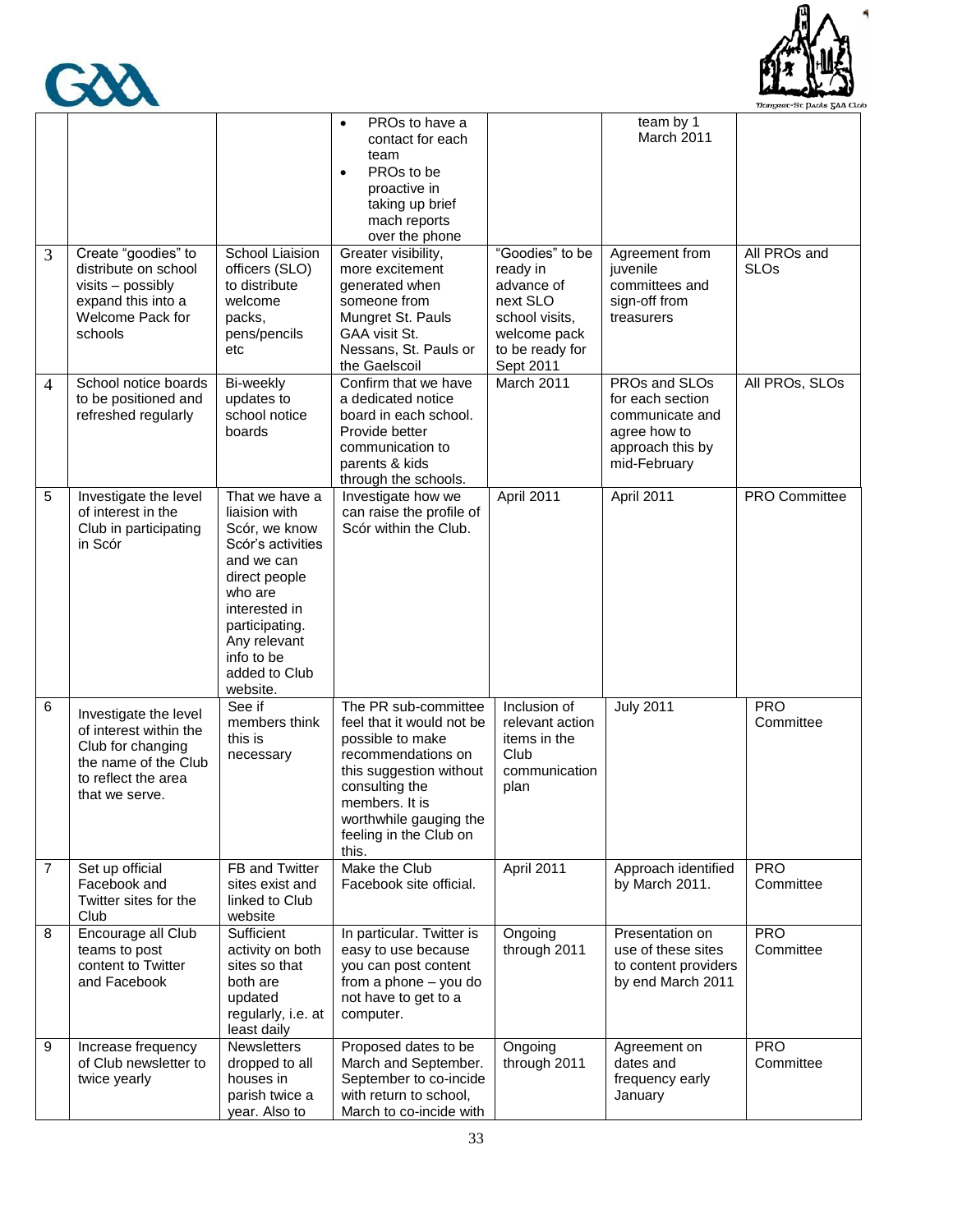



|    |                                                                                                                                                                                                                                                                                                                                                                                                 | be available by                                                                                                                                                                                                                                                                            | start of season.                                                                                                                                                                           |                                                                                                                                                                              |                                                                                                                                                                                                                                     |                                                                                                                           |
|----|-------------------------------------------------------------------------------------------------------------------------------------------------------------------------------------------------------------------------------------------------------------------------------------------------------------------------------------------------------------------------------------------------|--------------------------------------------------------------------------------------------------------------------------------------------------------------------------------------------------------------------------------------------------------------------------------------------|--------------------------------------------------------------------------------------------------------------------------------------------------------------------------------------------|------------------------------------------------------------------------------------------------------------------------------------------------------------------------------|-------------------------------------------------------------------------------------------------------------------------------------------------------------------------------------------------------------------------------------|---------------------------------------------------------------------------------------------------------------------------|
| 10 | Kids Fun Day                                                                                                                                                                                                                                                                                                                                                                                    | soft copy.<br>At least one<br>annual day<br>focused on<br>kids activities.<br>with due<br>respect to GAA<br>insurance<br>liability<br>requirements                                                                                                                                         | This could co-incide<br>with Lá na gClub, but<br>as this is a Senior Club<br>event, the other<br>sections need to liaise<br>with each other and<br>with the Senior Club.                   | Summer 2011                                                                                                                                                                  | Agreement<br>between the<br>sections on how to<br>proceed by end<br>March 2011                                                                                                                                                      | <b>PRO</b><br>Committee                                                                                                   |
| 11 | Maintain tea/coffee<br>at training, and make<br>sure all parents know<br>about it.                                                                                                                                                                                                                                                                                                              | Weekly well-<br>attended<br>tea/coffee<br>events in the<br>clubhouse                                                                                                                                                                                                                       | Keeping this going will<br>depend on us following<br>through on the idea of<br>a social committee<br>being formed                                                                          | Ongoing<br>through 2011                                                                                                                                                      | Finalise<br>arrangements<br>before summer<br>training schedule<br>starts in March<br>2011                                                                                                                                           | Social<br>committee, and<br>all teams from<br>all sections<br>using this<br>facility. Support<br>from PROs<br>needed also |
| 12 | Develop a<br>communications plan<br>which will specify<br>how important<br>information gets<br>communicated within<br>the club. This will<br>cover how the<br>various committees<br>and subcommittees<br>within the Club will<br>be kept appraised of<br>each other's<br>activities and plans,<br>and also how<br>parents and players<br>will be updated on<br>games and coaching<br>activities | An<br>understandable<br>communication<br>system which<br>ensures that<br>everyone who<br>needs access<br>to information<br>has access to<br>that<br>information,<br>and which<br>ensures that<br>the key contact<br>points are<br>known for all<br>the Club's<br>important<br>activities." | With the structures of<br>the Club changing, it is<br>imperative that our<br>communications<br>systems change<br>accordingly.                                                              | Finalised plan<br>ready to co-<br>incide with the<br>launch of the<br>new<br>committees.<br>and also the<br>re-launch of<br>playing<br>activities for<br>the 2011<br>season. | Draft plan to be<br>prepared within one<br>calendar month of<br>the adoption of the<br>Club's strategy<br>Agreement from all<br>the key people,<br>whose participation<br>is required for the<br>plan to work, by<br>end April 2011 | <b>PRO</b><br>Committee                                                                                                   |
| 13 | Engage with<br>Live95fm and Spin<br>South West                                                                                                                                                                                                                                                                                                                                                  | Regular<br>content being<br>fed to these<br>stations                                                                                                                                                                                                                                       | Same content issue<br>here as before - PROs<br>depend on club teams<br>to generate content                                                                                                 | April 2011 to<br>start<br>generating<br>information<br>and ongoing<br>through the<br>year                                                                                    | March 2011 to<br>have made contact<br>with radio stations,<br>asking how they<br>can help, how<br>regularly should we<br>provide content etc.                                                                                       | <b>PRO</b><br>Committee                                                                                                   |
| 14 | Spread the word on<br>the club lotto                                                                                                                                                                                                                                                                                                                                                            | All parents and<br>coaches aware<br>of Club lotto,<br>and aware of<br>how tickets can<br>be sold and<br>purchased                                                                                                                                                                          | Liaise with lotto<br>committee to help raise<br>profile of Club lotto e.g.<br>selling lotto tickets at<br>club training sessions.<br>Send regular texts to<br>all Club members on<br>this. | Ongoing<br>through 2011                                                                                                                                                      | Treasurers and<br>PROs to agree<br>approach by end<br>March 2011                                                                                                                                                                    | <b>PRO</b><br>Committee                                                                                                   |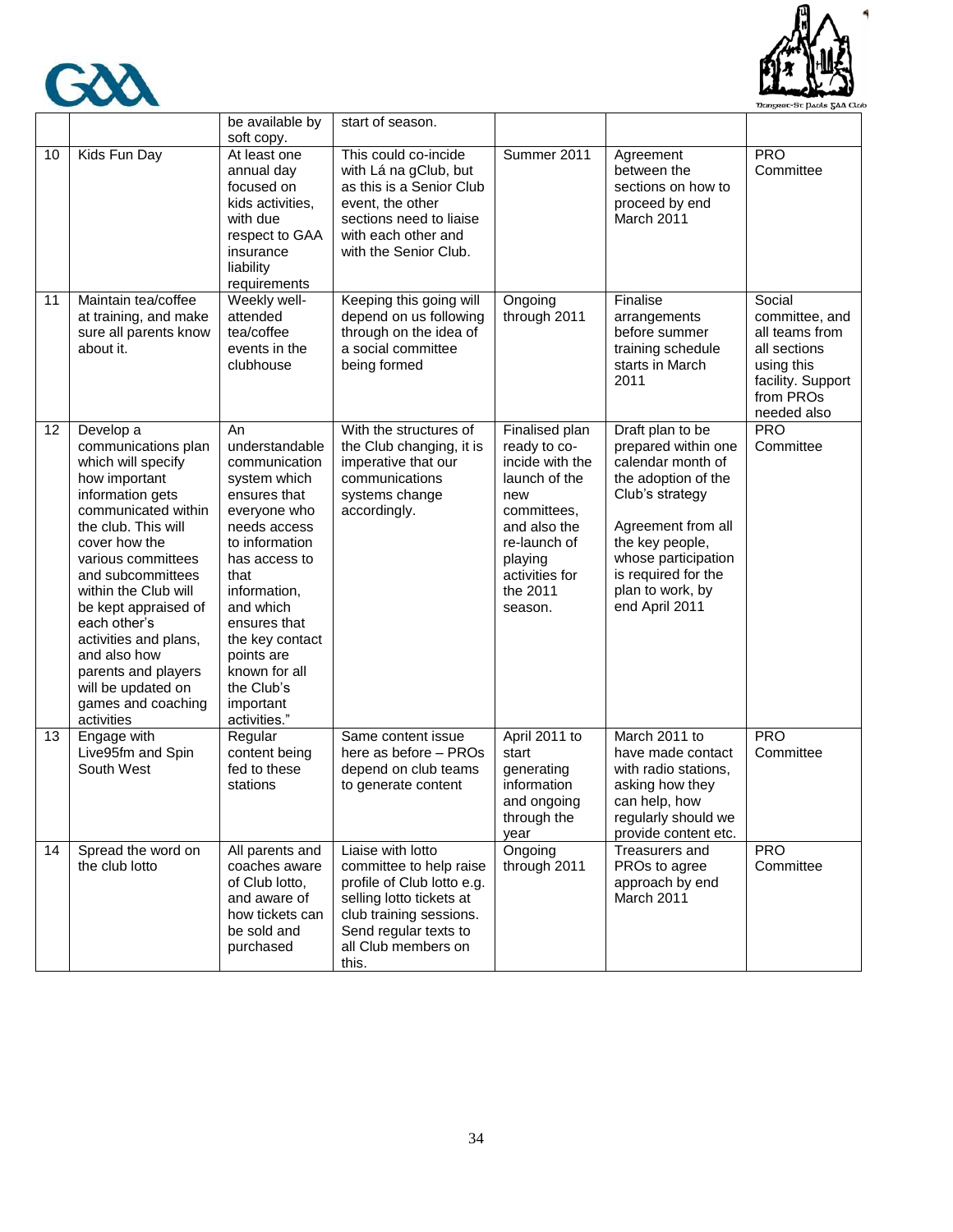



### Acknowledgements

### **Steering Committee Members:**

John Furey Maurice Walshe Ger Synnott John Beatty Mike Joy Brian Culhane Brian Lynch Brendan Ryan Mick Fitzgibbon Donal Fitzgibbon Geraldine Dee Gerry Mc Namara John Page Kevin O' Hagan Neil Dignam Teresa Fitzgerald

### **Focus Group Members:**

### **PR & Communications**

John Page John Rochford Sinead Hickey Colette O' Grady Hugh Hernan Mike Hennessey

### **Facilities & Development Finance & Fundraising**

Geraldine Dee Ger Synnott Donie Browne Neil Dignam Gerry Mullins<br>
David Murphy<br>
David Murphy<br>
Brendan Ryan David Murphy

Gerry McNamara Brian Culhane John Moriarty Noreen Moriarty Gerry O' Brien Margaret Horgan Brian Lynch James O' Doherty Larry Roche Tadgh O' Brien Vera O' Meara Eamonn O' Malley Kieran O' Brien Alan Carroll